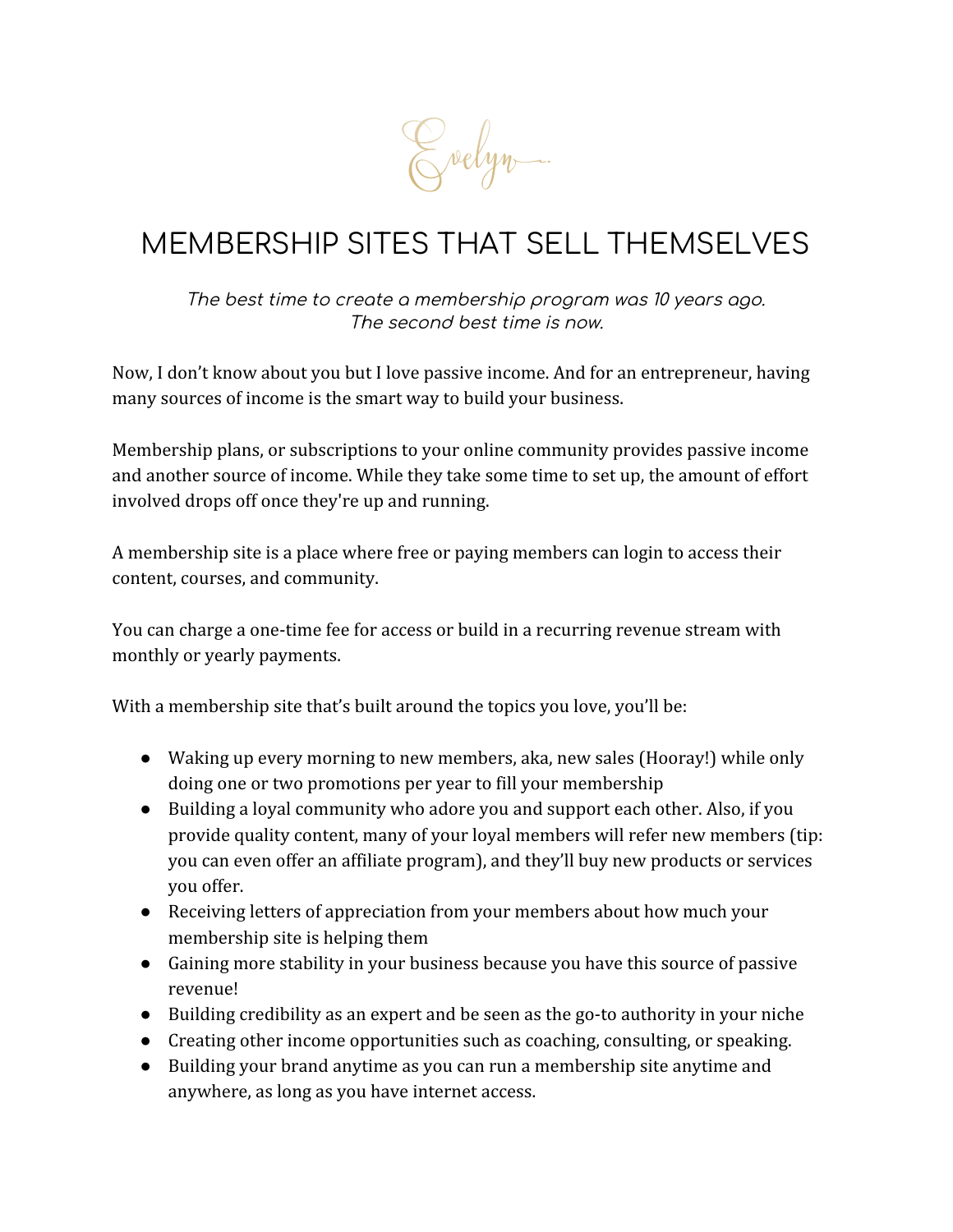Excited? Great! Let's get to the good stuff.

### Understanding Membership Sites

Like gym memberships that require monthly fees, membership sites are places where people can join to get whatever it is you offer. Many membership sites offer articles or reports, video tutorials, webinars, checklists, templates, apps or software, and more.

Generally, people join membership sites because they help simplify their lives, speed up learning curves, and/or give them greater detail on how to do something than general content offered online.

For example, there are many online marketing membership sites that delve into specific topics, such as how to maintain a successful Facebook Group, how to get followers on Instagram, and/or how to repurpose content across marketing platforms.

Let's cover a few!

## TYPES OF MEMBERSHIP SITES

If you want to create a membership site, you'll want to decide on what type of membership site you plan to create.

What type of membership you decide to offer will affect several things, including the price, the design of the site, what to include in your membership, and which customers you'll attract.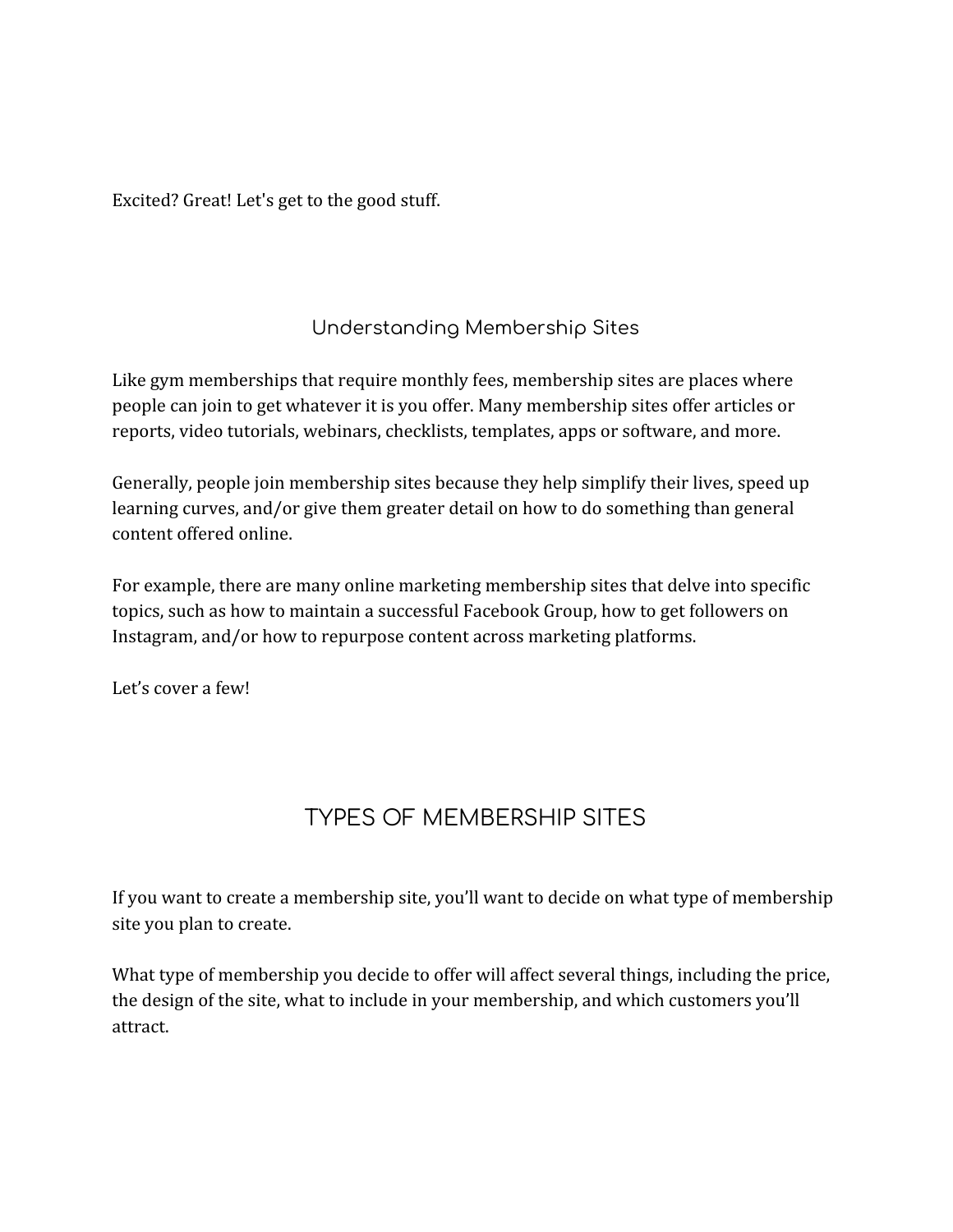The ideas for membership sites are endless. The key to success is to find an idea that can include lots of content that others would pay to access. There are personal membership sites and business (B2B) membership sites. Any of the following can be either.

Here are a few type of membership programs:

### # 1 The Community Centered Membership

Social websites are becoming more and more popular, and are easy to create with the proliferation of membership, forum and social plugins out there.

The community centered membership site is all about connection. It's about facilitating strong relationship building among the members. Because of this, it might have a heavy focus on a member directory, a forum, masterminds, accountability, or other people-driven benefits.

This type of membership can also include mastermind groups, which helps members solve problems or work through issues with peer-to-peer mentoring.

You basically charge a monthly fee for access to private forums, messaging systems or online groups and people only have access for as long as they pay. If you build up a good community people will stick around for a long time.

Community sites generally work best when focused around a specific topic.

#### # 2 The Coaching and Accountability Membership

This type of membership is often called group coaching, and it packs a lot of value for the participants. There are different ways to offer coaching and accountability with this model.

Generally, you'd offer live office hours or coaching calls where members can show up, ask questions, get support, and accountability. You can also create opportunities for the coach or leader to keep track of participants' progress, encouraging them if they get stuck along the way.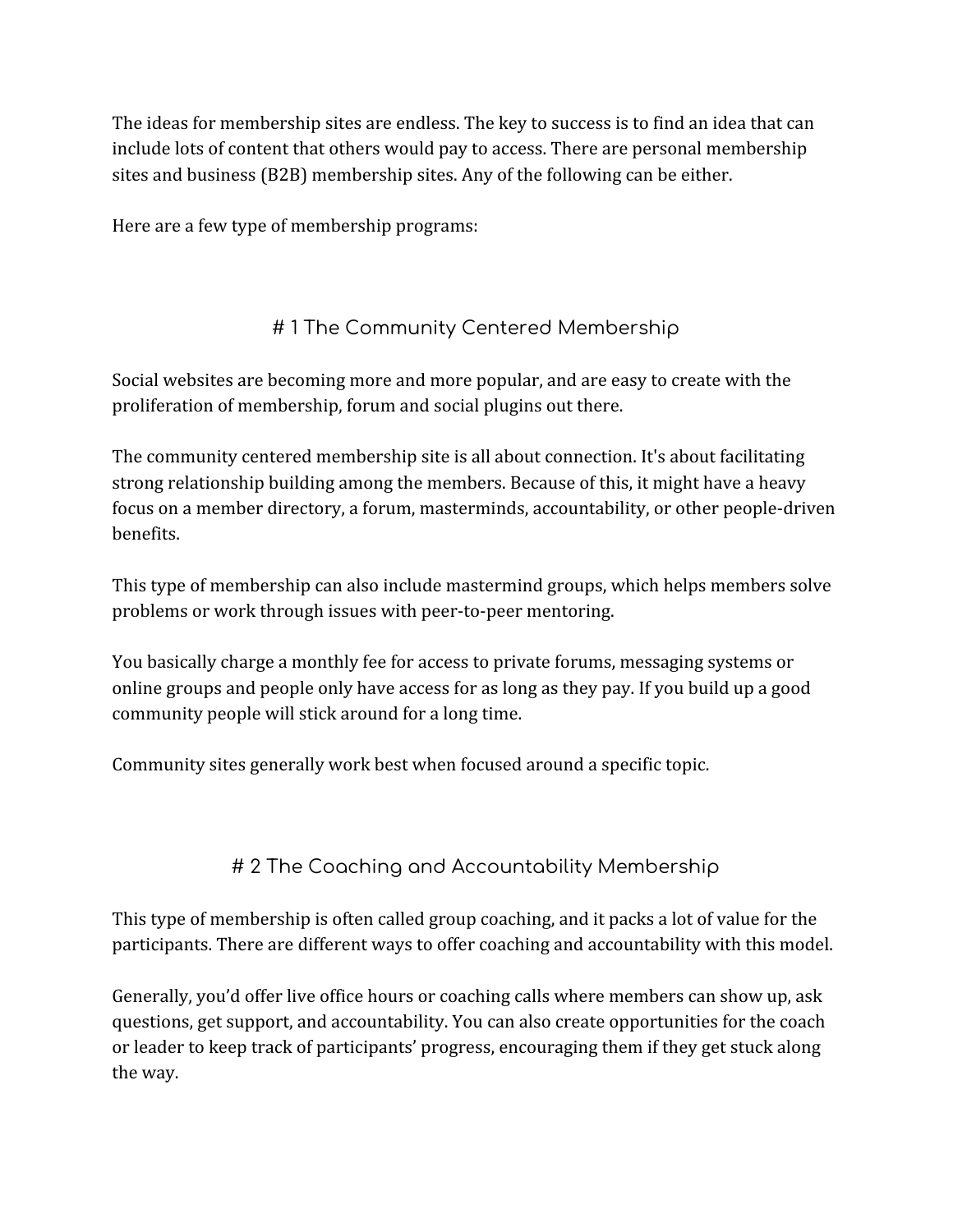#### # 3 The Done For You Resources and Swipefiles Membership

This type of membership offers huge time savings for your members by eliminating time-consuming work and offering resources that can be used as-is or with minor tweaks. Offering templates, lesson plans, and other "done for you" downloads is a powerful way to scale and provide items of value to members.

The benefit of these sites is that members don't need to start from scratch or re-invent the wheel. Instead, they can work with an existing set of content and make it their own.

#### #4 The Content Drip Membership

One of the most popular membership site models you'll come across is the content drip model. As the name suggests, content is released at regular intervals which makes it easy for members to consume and keeps them coming back for more.

Members pay a monthly subscription fee in exchange for access to the gated membership site from where they can view or download premium content.

Membership site owners following this model create a schedule for delivering content to members. In this way, members don't get all of the content at once – instead, the content is released at specific intervals.

The key benefit of drip feeding content in smaller chunks is that it gives members enough time to thoroughly consume content without feeling overwhelmed. This also improves member engagement which helps increase retention rates.

With this membership model there is usually a set structure whereby no matter when you join you go through the same delivery of information – so Month 1 info can be accessed initially, Month 2 is released 30 days later etc whether you join in February or July.

As a result you will have members at all different stages of the process – unless you only let people in during certain periods so that everyone is on the same page (so to speak).

The great thing about this membership site model is that you can have members joining all year round. Whenever a new member signs up, their start date begins. Assuming you've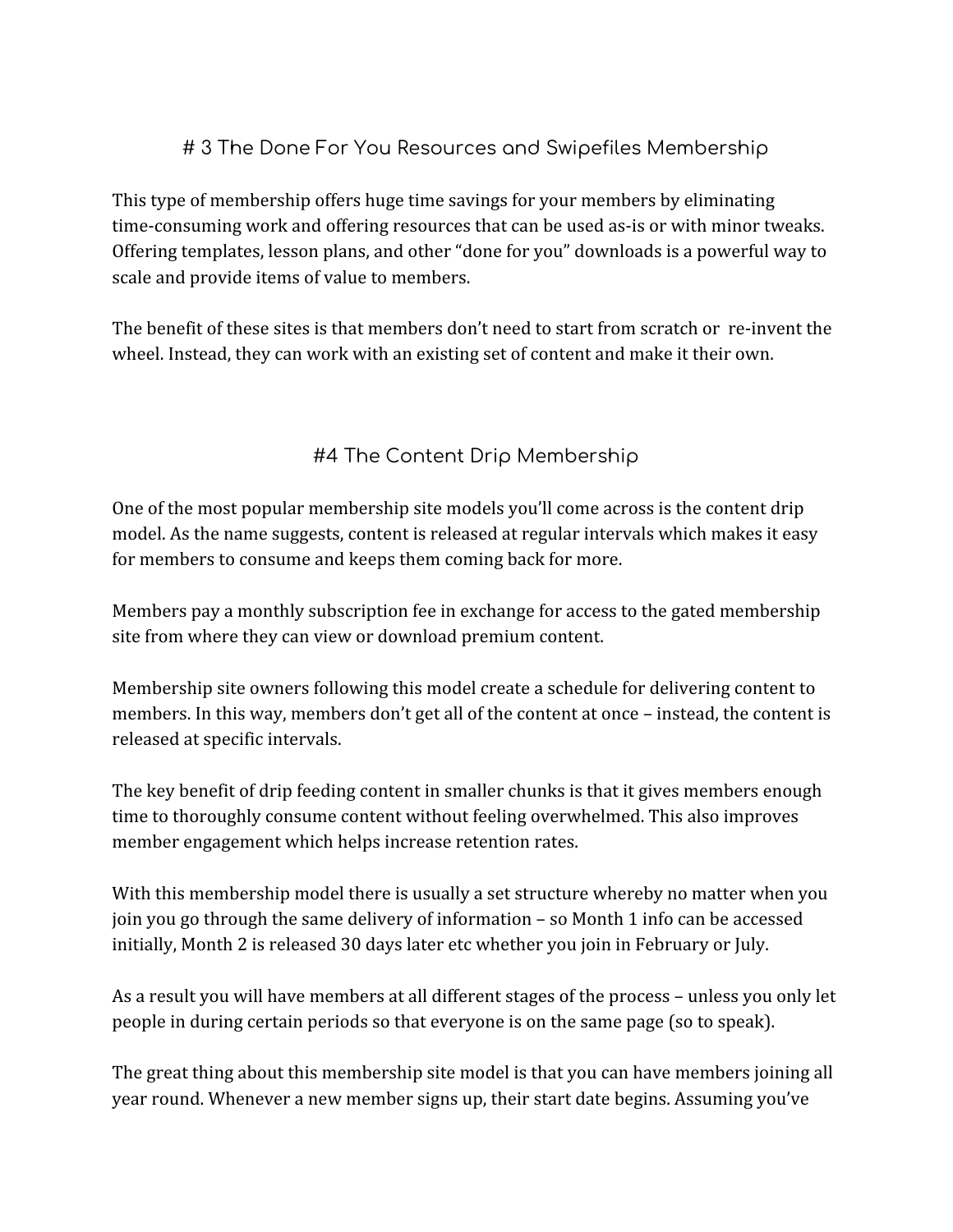scheduled to release content every 15 days, members will be able to access Content 1 immediately, Content 2 will be released 15 days later, Content 3 will be released 15 days after Content 2, etc.

This way, you don't have to worry about filling up seats before you launch your membership program. With the Content Drip membership site model, you can drip feed content to members based on when they sign up for a membership, specific calendar dates, on their activities, or manually.

### #5 The 'All-In' Membership

Unlike the Content Drip Membership, this type of membership site gives access to everything straight away, which is great for members who don't like to wait for the next piece in the puzzle. This could be access to all of a course, all of a product, or even access to all of your products, as soon as you sign up.

This model can work either on a fixed fee upfront or a monthly payment basis – in order for the monthly payment to work however it's a good idea to be providing something (i.e a forum or bonus material each month) to keep people from just downloading all your product in the first month and then cancelling.

#### #6 The Fixed Membership

This kind of membership site has a fixed membership period (anywhere from 7 days to 12 months), and at the end of that period of time your commitment and membership is over. I.e., a 31-day exercise program may use this fixed term model, as would a 12 month mastermind program.

It can include a course structure to the information provided, or not.

Payment will usually be monthly for the length of the membership, or upfront if the fixed period is only short, after which you may or may not have lifetime access to the information.

The main difference between this and other membership models is that you know exactly how much time you are committing to.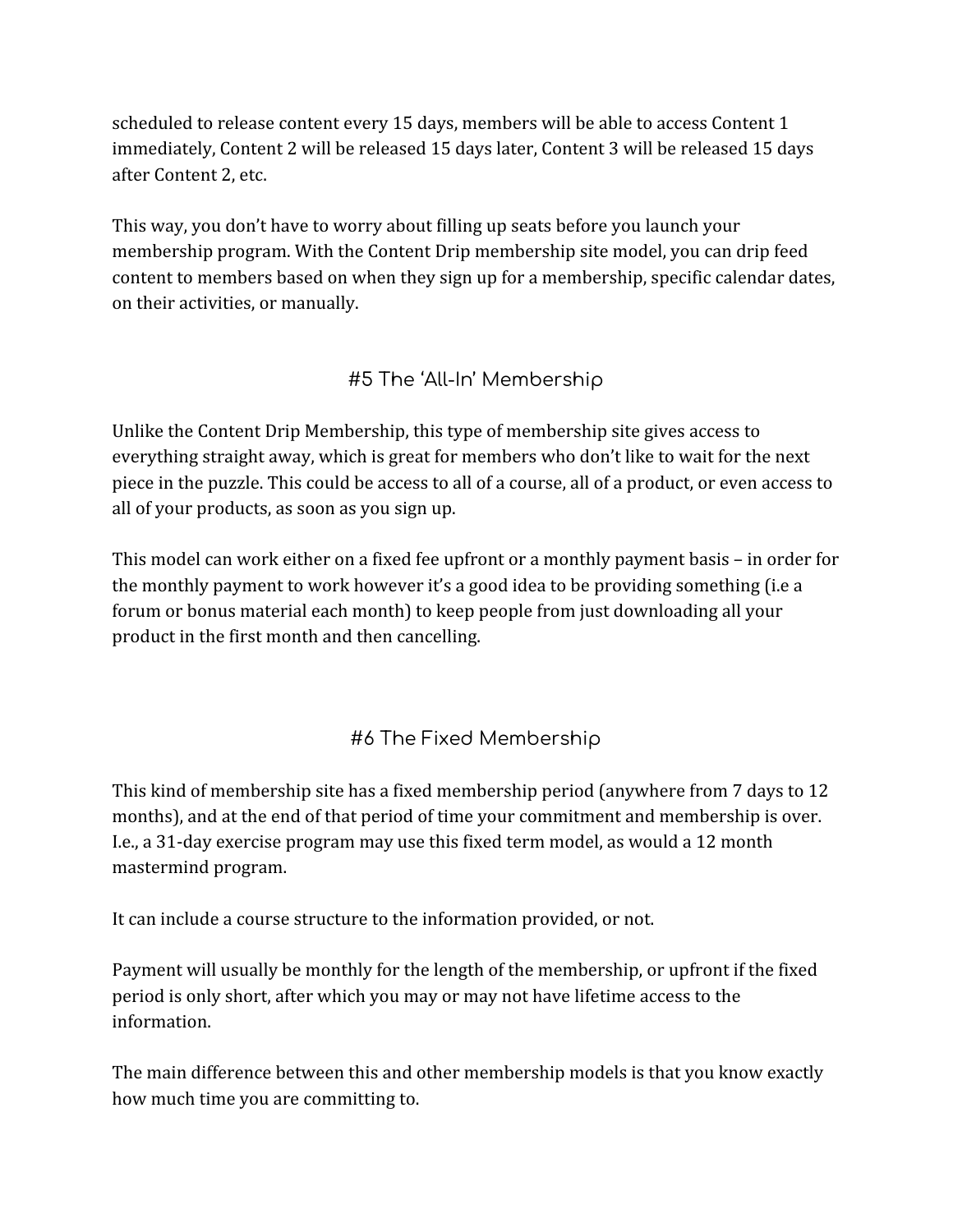#### # 7 The Smorgasbord Membership

As you may have guessed, this membership model is a mix of different membership models, set up in a way that suits you and your members best – an individual model based on combining the other models that you like.

For example a site that combines a course with a community plus core information interspersed with new content each month, and maybe even some products thrown in there for good luck too.

This one is great if you like to mix and match and want to create a membership site that is perfect for you.

## HOW TO START A MEMBERSHIP PROGRAM

Setting up a membership can be a little time-consuming but in the long run, it will definitely be worth it! In a nutshell, here's what you need to do:

#### Brainstorm membership business ideas

Make a list of your talents, skills, interests, and experiences. Review the type of membership sites above for help in determining how what you know, love, or do can fit into a membership model. For example, what can you teach? Have you created a great online tool you can sell as a subscription?

Research your favorite idea to determine if its a profitable option

There are many ideas that the market will say they love, but they might not like it enough to *pay* for it, or what they're willing to pay might not be profitable for you.

Plan your membership program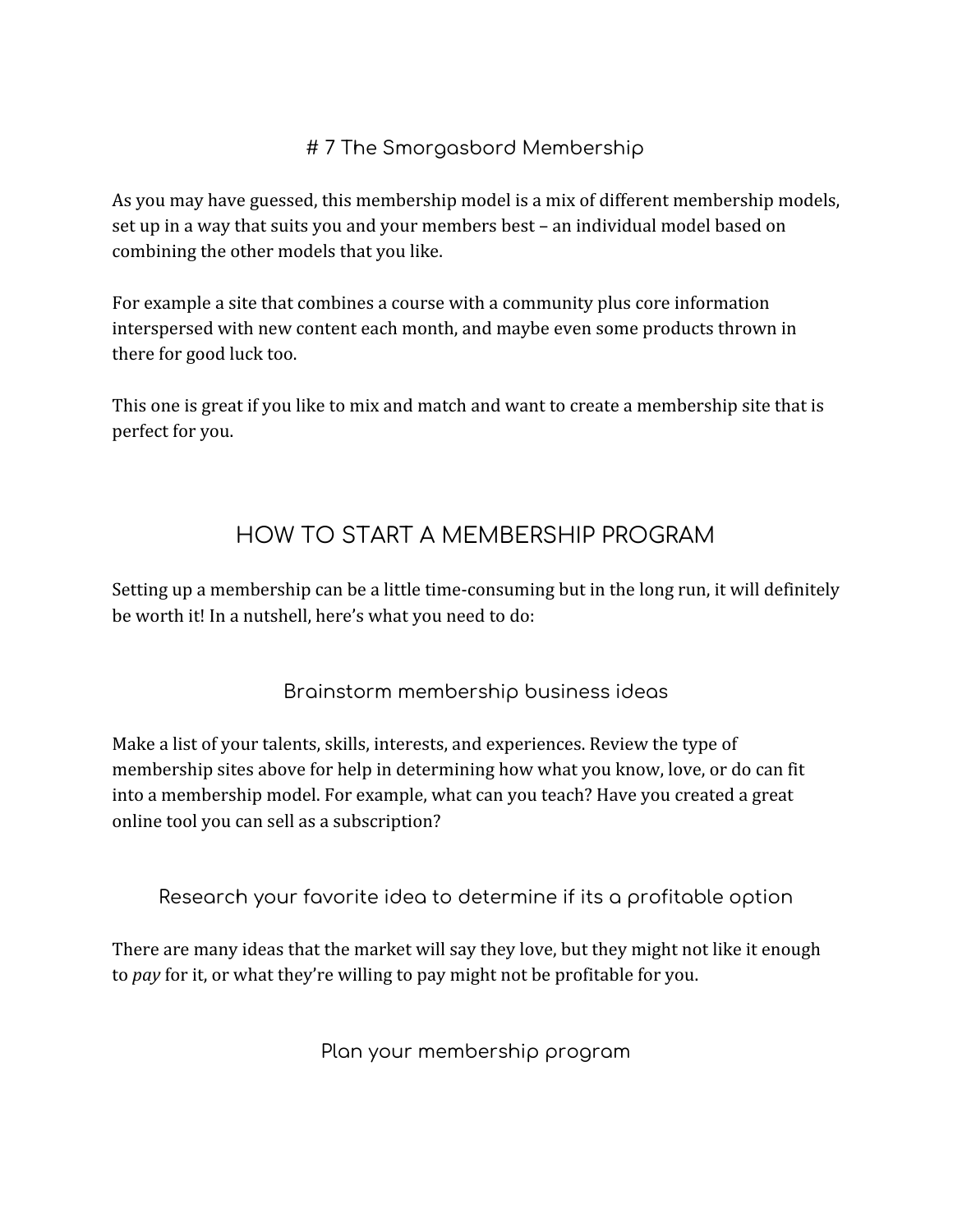Decide what you're going to offer, how and when you'll offer it, and membership term length.

For example, what content will you offer and will it be delivered in PDF, video, or some other method?

Many membership sites offer a variety of content delivery methods to make sure they hit all learning styles. Also consider it you'll deliver your content weekly through email or will you have an online membership? If it's online, will new content be added monthly or will all the content be available at the time of joining?

Finally, how long will memberships last? Depending on the content you offer, an end-date might be evident, such as a course. Other membership sites may go on indefinitely until your member decides to leave. Just remember, indefinite month-to-month memberships will require you to offer new content on a regular basis to retain existing members. That means you'll need to have a topic to which you can add content indefinitely and be willing to commit to long-term content creation.

#### Research your tools

If you're going to run your membership through email, you'll need a website through which members can join and an email service provider that can deliver the content.

If you want to run an online course, there are several services—such as Kajai, Udemy, ClickFunnels, and Teachable—that offer platforms. I highly recommend this as it makes building a membership so much easier.

If you'd like 100% control, you can build your own membership site. Other tools you may need include audio or video creation and hosting, and webinar services.

Price your membership program

When you have your tools, you'll know the upfront and recurring expenses to run your membership. You'll also want to consider the cost of your time.

Finally, what is your content worth? Part of the worth comes in the quality of the information, and part from the quality of the delivery of the information.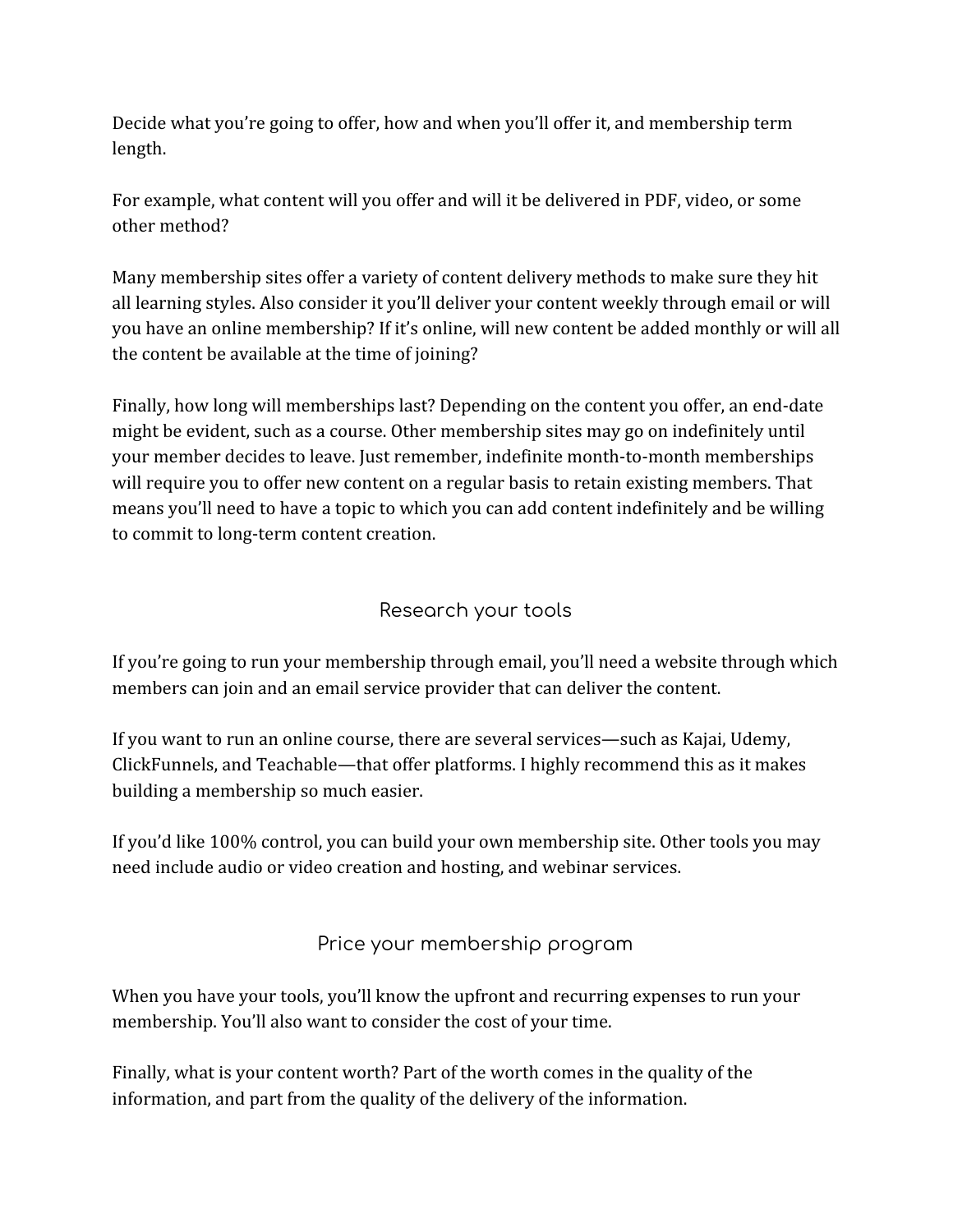The final step is deciding if you'll run your membership month-to-month, for longer terms, or indefinitely. You can offer a variety of both. For example, the month-to-month price can be \$29, but a six-month subscription can be \$99. This gives you more money up front and a longer time to build trust and loyalty.

#### Create your content

Once you have your membership site outlined, it's time to create the content and tools you'll be delivering. This will probably be the most time-consuming part of your start-up, but again you can repurpose all your other information and content.

If you plan to deliver your content over time, you can create your content as you go. Just remember, people will be paying for this content, so there is an expectation that it will be more in-depth than what they'll find for free online.

#### Build your membership site

If you haven't already, you'll need to set up your tools and begin loading your content. This will take some time, so just be patient as you go through the process.

#### Advertise your membership site

This is where you'll now spend the majority of your time and money. A membership site can be extremely profitable—but only if people join. There are a variety of ways to market a membership site.

First, you need to know your ideal customers and where you can find them. Next, you need to find ways to entice them to your membership site. That can be through articles related to your topic, Facebook ads or other ads, social media, and more.

Consider using a lead magnet/Freebie and funnel system to capture potential members' emails since most people don't join on their first visit. Your lead magnet could be something that's already inside your membership site. Or, you can offer a free 7-day trial or a \$1 first-month trial.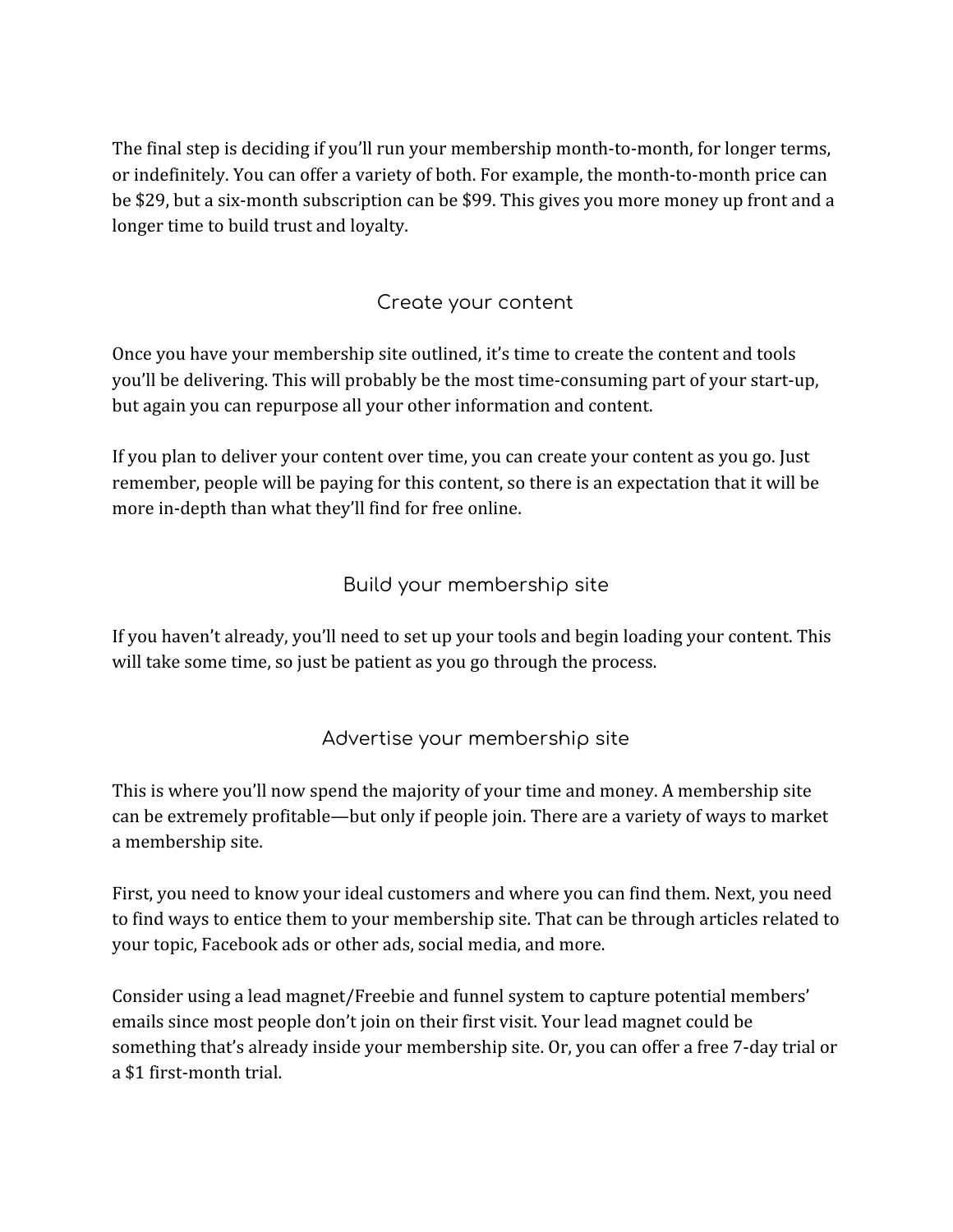#### Keep your membership site active

Make sure your content is up to date and providing value to your members. Always be working to increase membership and replace members who drop out. Consider having a community aspect to your membership to keep members engaged with you and others in the community.

And that's it! Bottom line is you'll want to create a membership site that you love, that members love, and that brings in passive income month after month.

# HOW TO CREATE A MEMBERSHIPTHAT SELLS!

If you do it right, Membership creation has 6 major phases.

- 1. Idea Creation Phase
- 2. The Detective Phase
- 3. Idea Testing Phase
- 4. Pre-Sell the Membership Phase
- 5. Editing and Creation
- 6. Selling (and reselling)

Let's jump right in!

1. Idea Creation Phase

**The first phase** is to create a Membership *Idea* that solves your Ideal Customers'/Clients' needs and gives them the benefit (need fulfillment) they are looking for. Remember, people don't buy products. They buy solutions or benefits, something that fulfills a need they have.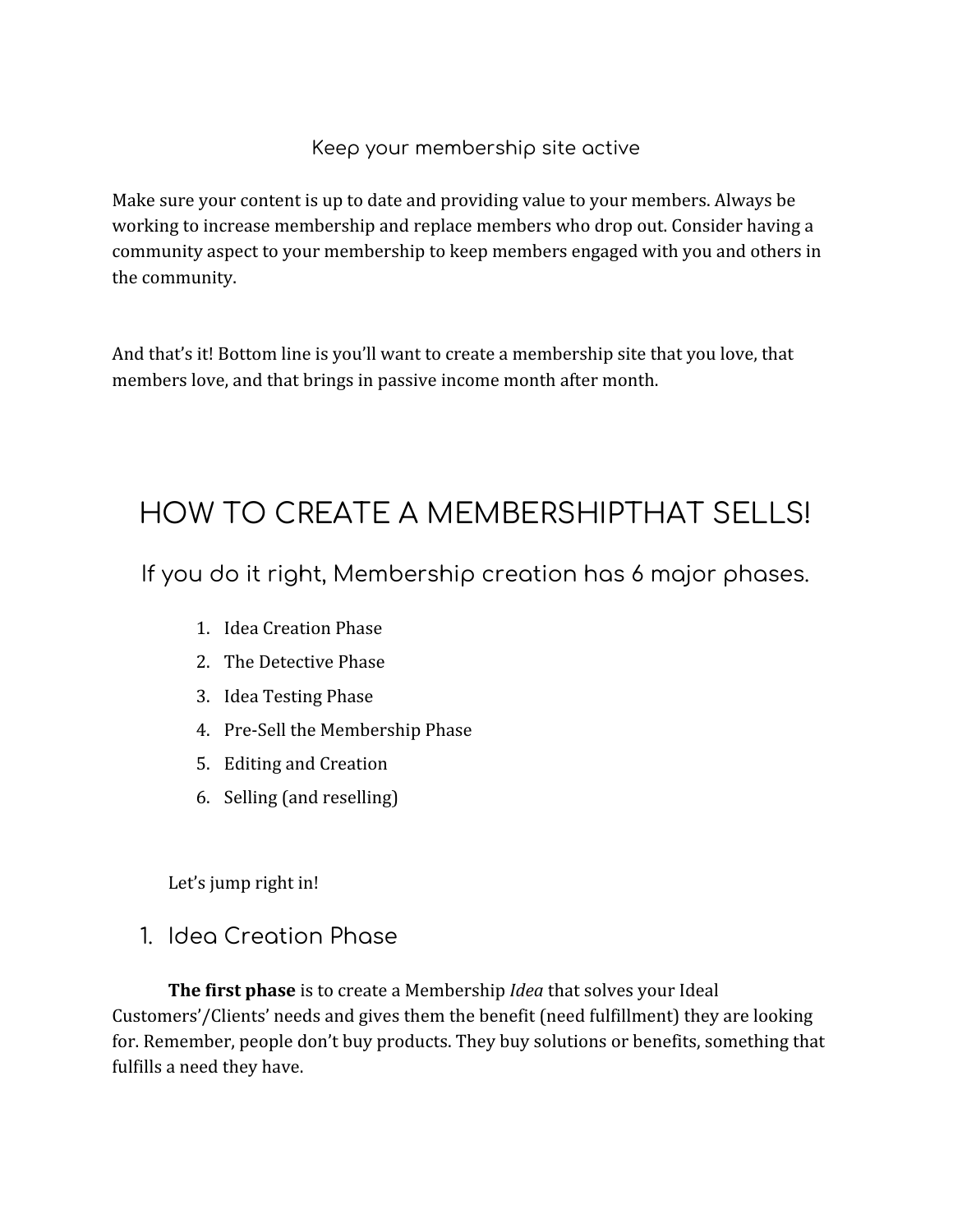Let's say you are a life coach who wants to create a Membership to help someone gain confidence. This is a great idea! Many struggle with low self confidence and want to feel confident.

However, we have to dig deeper so your Ideal Client will *hear* you and not think twice about buying. But *why* do they want to feel confident? What *need* are they looking to fulfill? Here are a few reasons a potential customer/client might want to feel confident: "I want to feel more confident in dating." (Belongingness and Love Need) Or, "I want to feel more confident in my public speaking abilities because it will make me feel more looked up to." (Esteem Need).

When you discover your Ideal Customers'/Clients' "why," or which *need* they are trying to fulfill, you will have gained the knowledge necessary to communicate in such a clear way to your customer that they will join your membership site without a second thought. One thing to consider: you might have nailed down your client's need for now. However, that might change as you enter the gathering information phase. Just keep an open mind!

On the next few pages you'll be brainstorming your Membership Idea. We'll be brainstorming on names, benefit (which need they will have fulfilled), packaging, appearance, warranty, quality, etc.

Now, think about a Membership Idea that you would like to offer

What is the Membership and what is the benefit or which of the 8 *Needs* does it fulfill? Remember, it can fulfill more than one need!

Now, think of a specific idea for your Membership that you feel will solve your customers'/clients' *Needs* and that will give them the benefit they want.

Make sure to think of a need or problem that your Membership is the solution to, or that it gives the benefit that the client/customer wants.

\_\_\_\_\_\_\_\_\_\_\_\_\_\_\_\_\_\_\_\_\_\_\_\_\_\_\_\_\_\_\_\_\_\_\_\_\_\_\_\_\_\_\_\_\_\_\_\_\_\_\_\_\_\_\_\_\_\_\_\_\_\_\_\_\_\_\_\_\_\_\_\_\_\_\_\_\_\_\_\_\_\_\_\_\_\_\_\_\_\_\_\_\_\_\_\_\_\_\_\_\_\_\_\_\_ \_\_\_\_\_\_\_\_\_\_\_\_\_\_\_\_\_\_\_\_\_\_\_\_\_\_\_\_\_\_\_\_\_\_\_\_\_\_\_\_\_\_\_\_\_\_\_\_\_\_\_\_\_\_\_\_\_\_\_\_\_\_\_\_\_\_\_\_\_\_\_\_\_\_\_\_\_\_\_\_\_\_\_\_\_\_\_\_\_\_\_\_\_\_\_\_\_\_\_\_\_\_\_\_\_ \_\_\_\_\_\_\_\_\_\_\_\_\_\_\_\_\_\_\_\_\_\_\_\_\_\_\_\_\_\_\_\_\_\_\_\_\_\_\_\_\_\_\_\_\_\_\_\_\_\_\_\_\_\_\_\_\_\_\_\_\_\_\_\_\_\_\_\_\_\_\_\_\_\_\_\_\_\_\_\_\_\_\_\_\_\_\_\_\_\_\_\_\_\_\_\_\_\_\_\_\_\_\_\_\_ \_\_\_\_\_\_\_\_\_\_\_\_\_\_\_\_\_\_\_\_\_\_\_\_\_\_\_\_\_\_\_\_\_\_\_\_\_\_\_\_\_\_\_\_\_\_\_\_\_\_\_\_\_\_\_\_\_\_\_\_\_\_\_\_\_\_\_\_\_\_\_\_\_\_\_\_\_\_\_\_\_\_\_\_\_\_\_\_\_\_\_\_\_\_\_\_\_\_\_\_\_\_\_\_\_ \_\_\_\_\_\_\_\_\_\_\_\_\_\_\_\_\_\_\_\_\_\_\_\_\_\_\_\_\_\_\_\_\_\_\_\_\_\_\_\_\_\_\_\_\_\_\_\_\_\_\_\_\_\_\_\_\_\_\_\_\_\_\_\_\_\_\_\_\_\_\_\_\_\_\_\_\_\_\_\_\_\_\_\_\_\_\_\_\_\_\_\_\_\_\_\_\_\_\_\_\_\_\_\_\_

Write down a Membership you would like to offer: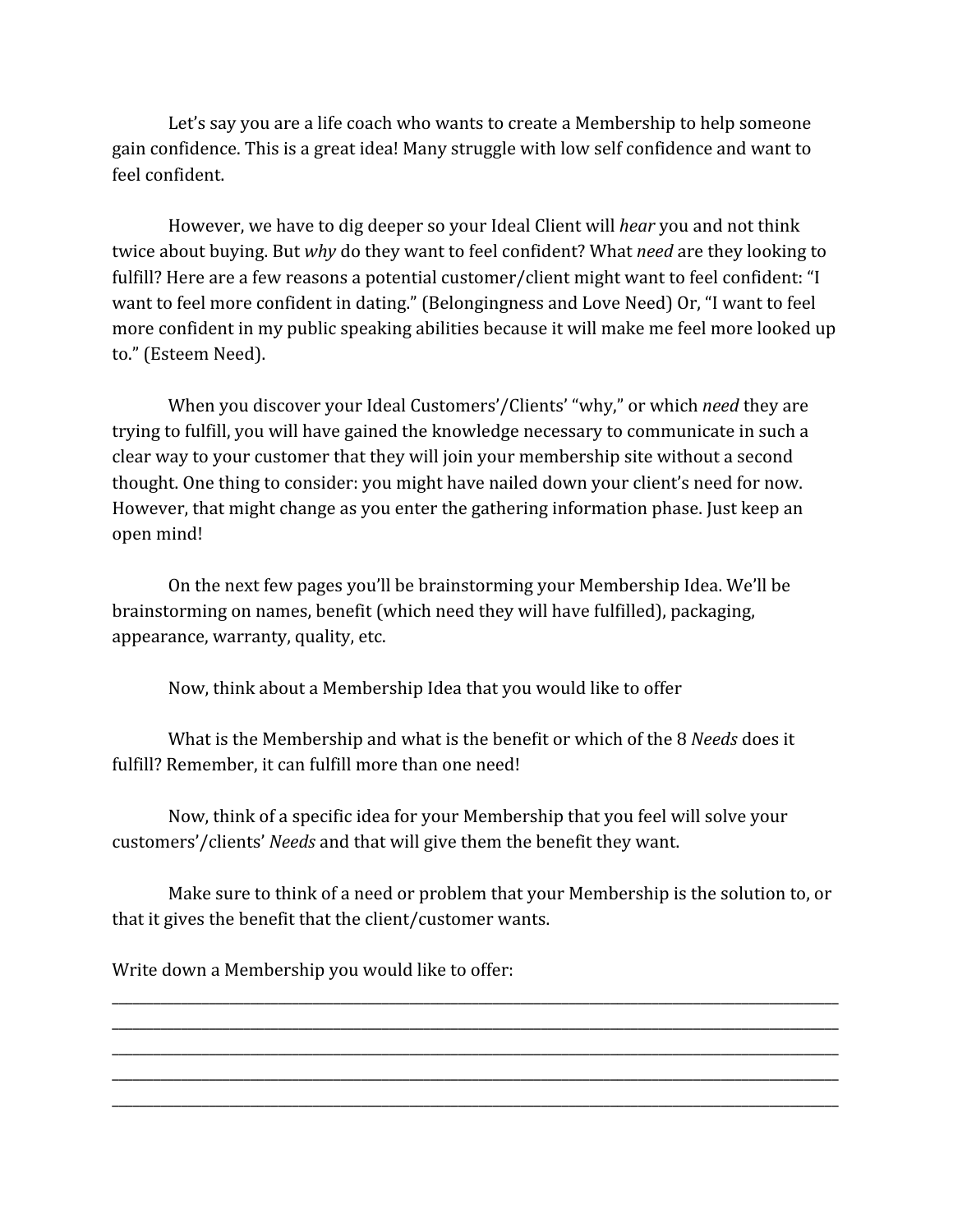Benefit/What Need Does it Fulfill?: What will the benefit of your Membership be? Which of the 8 Needs are you trying to fulfill (Survival, Safety, Social, Status, Schooling, Spirituality, Self-Actualization, or Self-Transcendence)?

Appearance/Design: What will be your Membership appearance or design? Colors? Font?

Warranty: Will you have a warranty? Guarantee?

Quality/Brand: What will your Membership's quality or brand be? Upscale? Relaxed? Scientific? Spiritual? How will you want your client/customer to feel when they buy it?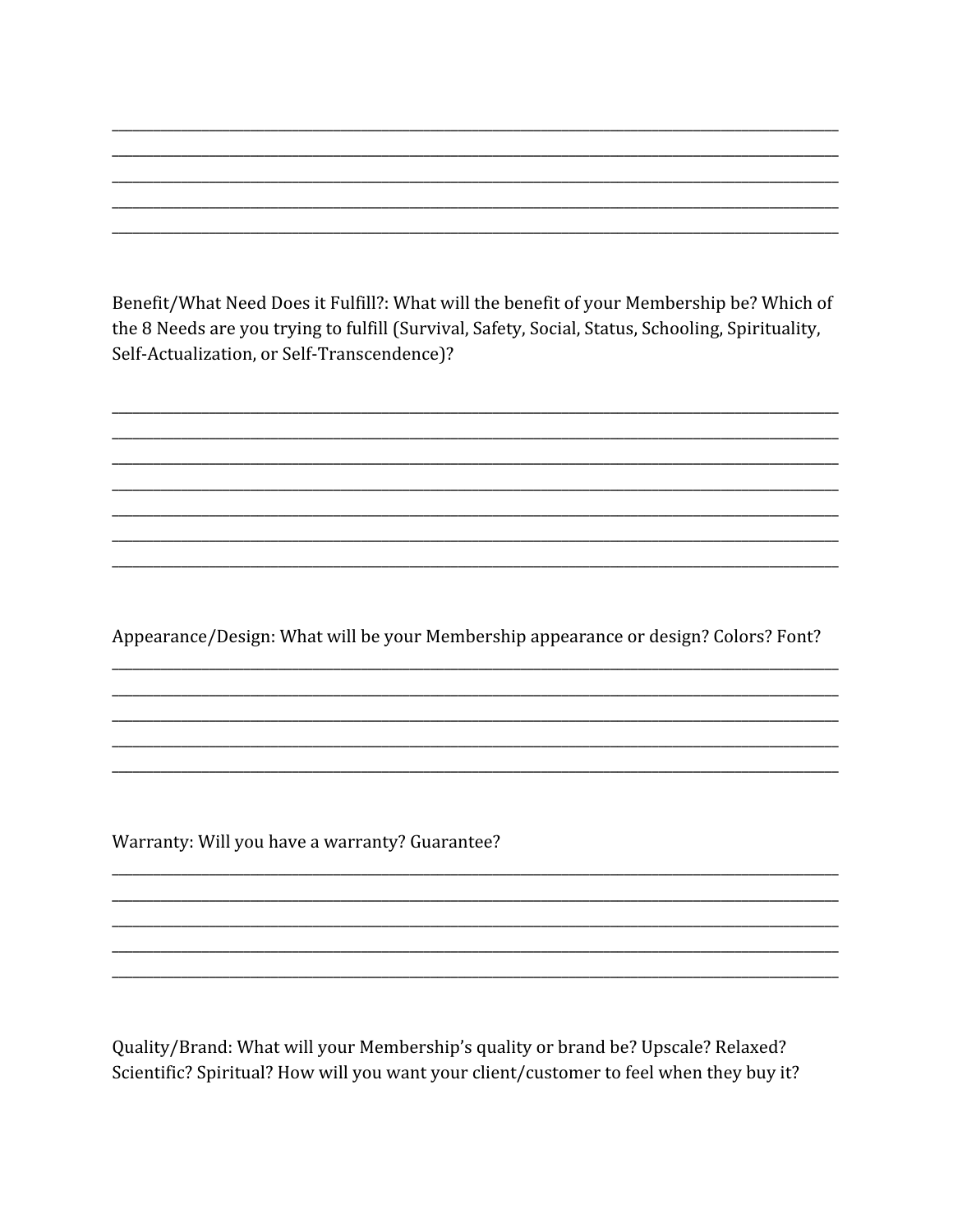Packaging: Will your Membership come in specific packaging? Paper? Plastic? (If it's a product)

# **PRICE**

Price refers to the pricing strategy for your Membership and how it will affect customers. Pricing doesn't just include the selling price. It also includes discounts, payment arrangements, credit/payment terms, or any other price-matching services offered. When you decide on pricing, it's important to consider the business's position in the current marketplace. For example, if your business is advertised as a high-end coaching, your pricing should reflect that.

Selling Price: What will be the *regular* price of your Membership?

Discount: Will you offer discounts? If so, what is the discount and when will you offer it? Will there be early-bird discounts? Special promotions? VIP discounts? Will you offer previous customers referral bonuses?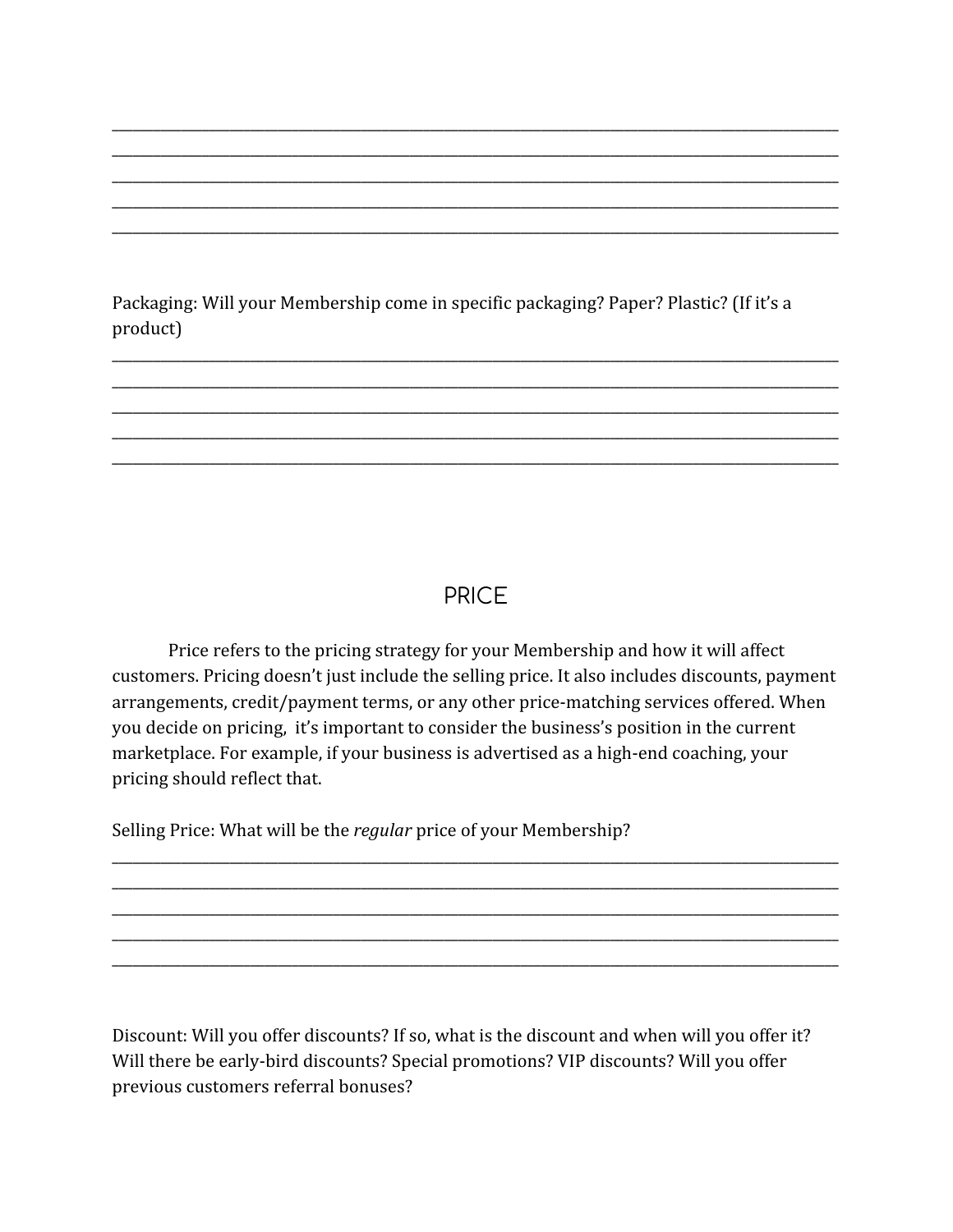Payment Arrangements: Where will people pay you? PayPal? Venmo? Stipe? By check? Through Facebook? Bank transfer? Cash? Will they pay up front? After?

Price-Matching: Will you price-match?

Will you offer month-to-month payment plans? Yearly payment plans? All up front payment with a discount?

Once you have come up with a great idea for your Membership, the next phase is detective work!

1. The Detective Phase.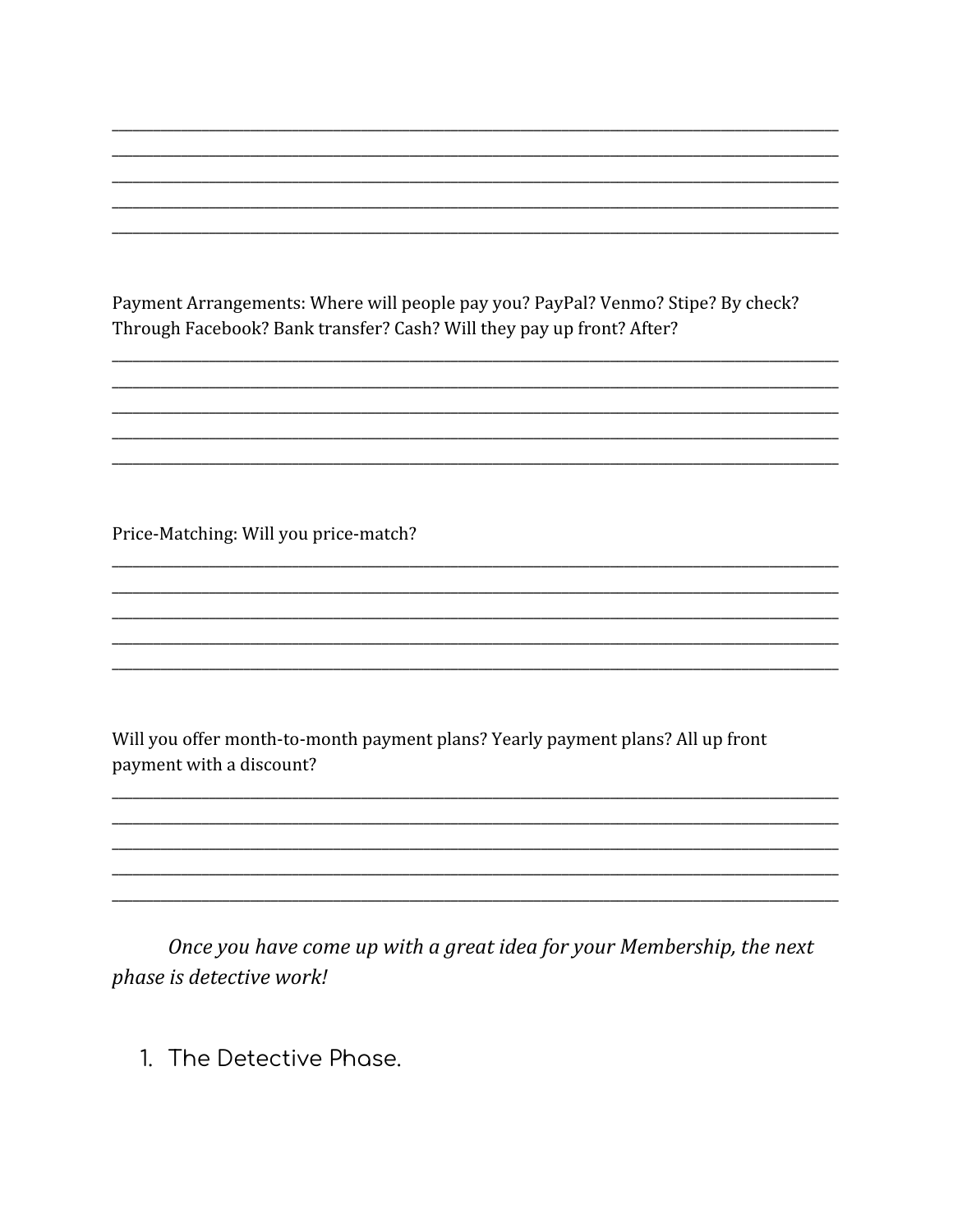In the detectie phase, it's time to find Memberships that are similar to yours and compare them. Make sure to keep an organized record of what you learn. This will come in handy later. Many think comparing and competing is bad. Entrepreneurs who are set on succeeding, however, know that comparing and competing is a *great* thing. Why? Because you have the advantage of learning if there's a viable market for your specific Membership, and also learning what can be done better.

Make note of how popular it is and jot down what people are saying about it. Also write down what people like and don't like about it. What do they want more of or feel is missing? Ask, "What is the title? The price? The branding? Who bought this membership? Men? Women? Can you tell their ages?"

Also, try and read between the lines, their psychographics. Can you tell people's personalities? If they have certain values or aspirations? What their desires/fears are? Which need are they trying to fulfill? Make sure to pay attention to EVERYTHING you can. These comparisons will help you to create a better membership than what's already out there.

#### DETECTIVE FINDINGS

\_\_\_\_\_\_\_\_\_\_\_\_\_\_\_\_\_\_\_\_\_\_\_\_\_\_\_\_\_\_\_\_\_\_\_\_\_\_\_\_\_\_\_\_\_\_\_\_\_\_\_\_\_\_\_\_\_\_\_\_\_\_\_\_\_\_\_\_\_\_\_\_\_\_\_\_\_\_\_\_\_\_\_\_\_\_\_\_\_\_\_\_\_\_\_\_\_\_\_\_\_\_\_\_\_ \_\_\_\_\_\_\_\_\_\_\_\_\_\_\_\_\_\_\_\_\_\_\_\_\_\_\_\_\_\_\_\_\_\_\_\_\_\_\_\_\_\_\_\_\_\_\_\_\_\_\_\_\_\_\_\_\_\_\_\_\_\_\_\_\_\_\_\_\_\_\_\_\_\_\_\_\_\_\_\_\_\_\_\_\_\_\_\_\_\_\_\_\_\_\_\_\_\_\_\_\_\_\_\_\_ \_\_\_\_\_\_\_\_\_\_\_\_\_\_\_\_\_\_\_\_\_\_\_\_\_\_\_\_\_\_\_\_\_\_\_\_\_\_\_\_\_\_\_\_\_\_\_\_\_\_\_\_\_\_\_\_\_\_\_\_\_\_\_\_\_\_\_\_\_\_\_\_\_\_\_\_\_\_\_\_\_\_\_\_\_\_\_\_\_\_\_\_\_\_\_\_\_\_\_\_\_\_\_\_\_ \_\_\_\_\_\_\_\_\_\_\_\_\_\_\_\_\_\_\_\_\_\_\_\_\_\_\_\_\_\_\_\_\_\_\_\_\_\_\_\_\_\_\_\_\_\_\_\_\_\_\_\_\_\_\_\_\_\_\_\_\_\_\_\_\_\_\_\_\_\_\_\_\_\_\_\_\_\_\_\_\_\_\_\_\_\_\_\_\_\_\_\_\_\_\_\_\_\_\_\_\_\_\_\_\_ \_\_\_\_\_\_\_\_\_\_\_\_\_\_\_\_\_\_\_\_\_\_\_\_\_\_\_\_\_\_\_\_\_\_\_\_\_\_\_\_\_\_\_\_\_\_\_\_\_\_\_\_\_\_\_\_\_\_\_\_\_\_\_\_\_\_\_\_\_\_\_\_\_\_\_\_\_\_\_\_\_\_\_\_\_\_\_\_\_\_\_\_\_\_\_\_\_\_\_\_\_\_\_\_\_

\_\_\_\_\_\_\_\_\_\_\_\_\_\_\_\_\_\_\_\_\_\_\_\_\_\_\_\_\_\_\_\_\_\_\_\_\_\_\_\_\_\_\_\_\_\_\_\_\_\_\_\_\_\_\_\_\_\_\_\_\_\_\_\_\_\_\_\_\_\_\_\_\_\_\_\_\_\_\_\_\_\_\_\_\_\_\_\_\_\_\_\_\_\_\_\_\_\_\_\_\_\_\_\_\_ \_\_\_\_\_\_\_\_\_\_\_\_\_\_\_\_\_\_\_\_\_\_\_\_\_\_\_\_\_\_\_\_\_\_\_\_\_\_\_\_\_\_\_\_\_\_\_\_\_\_\_\_\_\_\_\_\_\_\_\_\_\_\_\_\_\_\_\_\_\_\_\_\_\_\_\_\_\_\_\_\_\_\_\_\_\_\_\_\_\_\_\_\_\_\_\_\_\_\_\_\_\_\_\_\_ \_\_\_\_\_\_\_\_\_\_\_\_\_\_\_\_\_\_\_\_\_\_\_\_\_\_\_\_\_\_\_\_\_\_\_\_\_\_\_\_\_\_\_\_\_\_\_\_\_\_\_\_\_\_\_\_\_\_\_\_\_\_\_\_\_\_\_\_\_\_\_\_\_\_\_\_\_\_\_\_\_\_\_\_\_\_\_\_\_\_\_\_\_\_\_\_\_\_\_\_\_\_\_\_\_ \_\_\_\_\_\_\_\_\_\_\_\_\_\_\_\_\_\_\_\_\_\_\_\_\_\_\_\_\_\_\_\_\_\_\_\_\_\_\_\_\_\_\_\_\_\_\_\_\_\_\_\_\_\_\_\_\_\_\_\_\_\_\_\_\_\_\_\_\_\_\_\_\_\_\_\_\_\_\_\_\_\_\_\_\_\_\_\_\_\_\_\_\_\_\_\_\_\_\_\_\_\_\_\_\_ \_\_\_\_\_\_\_\_\_\_\_\_\_\_\_\_\_\_\_\_\_\_\_\_\_\_\_\_\_\_\_\_\_\_\_\_\_\_\_\_\_\_\_\_\_\_\_\_\_\_\_\_\_\_\_\_\_\_\_\_\_\_\_\_\_\_\_\_\_\_\_\_\_\_\_\_\_\_\_\_\_\_\_\_\_\_\_\_\_\_\_\_\_\_\_\_\_\_\_\_\_\_\_\_\_ \_\_\_\_\_\_\_\_\_\_\_\_\_\_\_\_\_\_\_\_\_\_\_\_\_\_\_\_\_\_\_\_\_\_\_\_\_\_\_\_\_\_\_\_\_\_\_\_\_\_\_\_\_\_\_\_\_\_\_\_\_\_\_\_\_\_\_\_\_\_\_\_\_\_\_\_\_\_\_\_\_\_\_\_\_\_\_\_\_\_\_\_\_\_\_\_\_\_\_\_\_\_\_\_\_ \_\_\_\_\_\_\_\_\_\_\_\_\_\_\_\_\_\_\_\_\_\_\_\_\_\_\_\_\_\_\_\_\_\_\_\_\_\_\_\_\_\_\_\_\_\_\_\_\_\_\_\_\_\_\_\_\_\_\_\_\_\_\_\_\_\_\_\_\_\_\_\_\_\_\_\_\_\_\_\_\_\_\_\_\_\_\_\_\_\_\_\_\_\_\_\_\_\_\_\_\_\_\_\_\_ \_\_\_\_\_\_\_\_\_\_\_\_\_\_\_\_\_\_\_\_\_\_\_\_\_\_\_\_\_\_\_\_\_\_\_\_\_\_\_\_\_\_\_\_\_\_\_\_\_\_\_\_\_\_\_\_\_\_\_\_\_\_\_\_\_\_\_\_\_\_\_\_\_\_\_\_\_\_\_\_\_\_\_\_\_\_\_\_\_\_\_\_\_\_\_\_\_\_\_\_\_\_\_\_\_

Where: Where did you find similar Memberships? What are the price points?

What are some competitor brandings?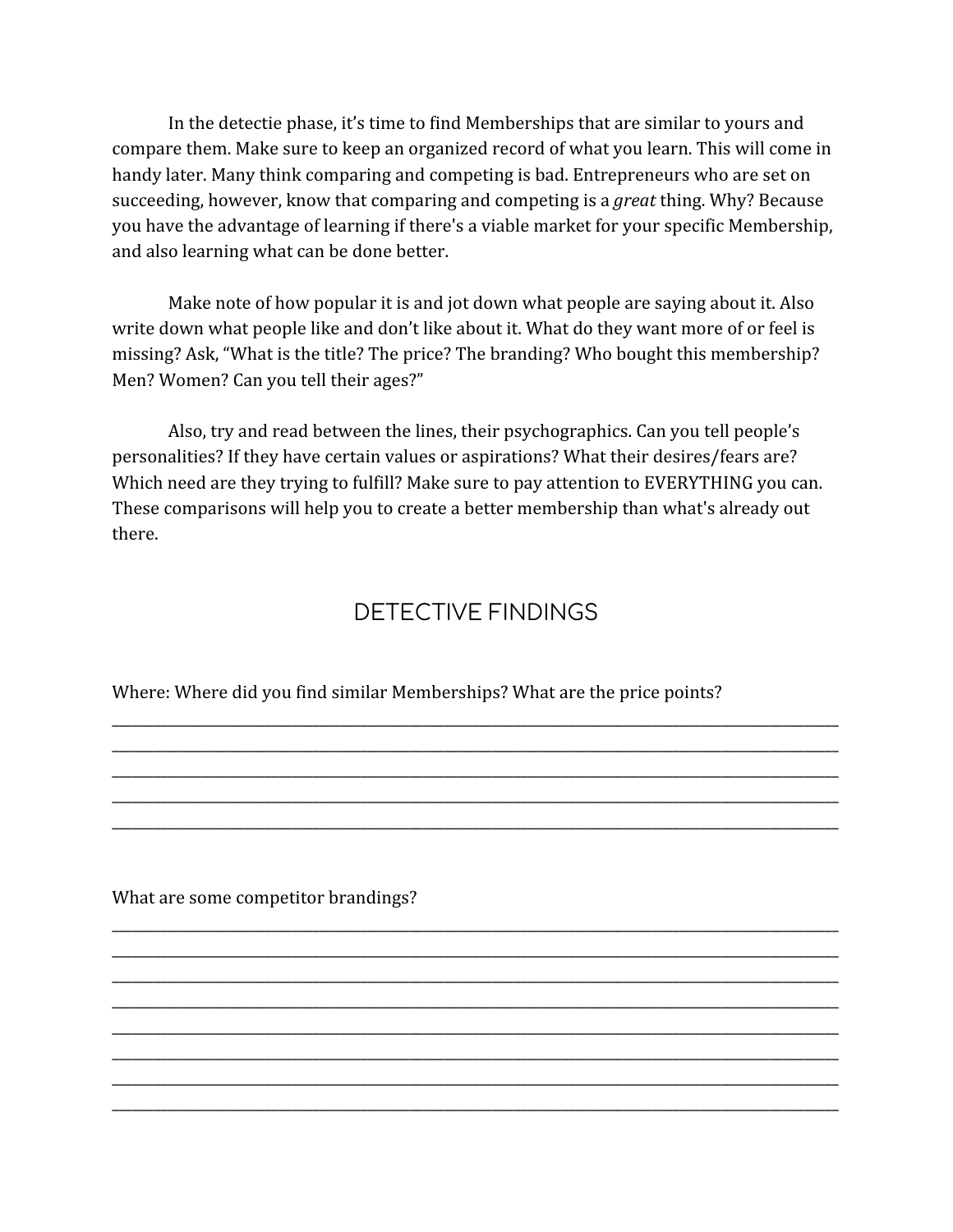What are some of your competitor prices?

Who bought the Membership? Men? Women? Age range? Moms? Be as specific as you can.

What are the customer's/client's psychographics? Can you tell people's personalities? Character? Do they have certain values or aspirations? What are their desires/fears? Can you tell which need they are trying to fulfill?

Did members leave comments/reviews? Good? Bad? What would they like to see more of? Less of? Was the program too long? Too short?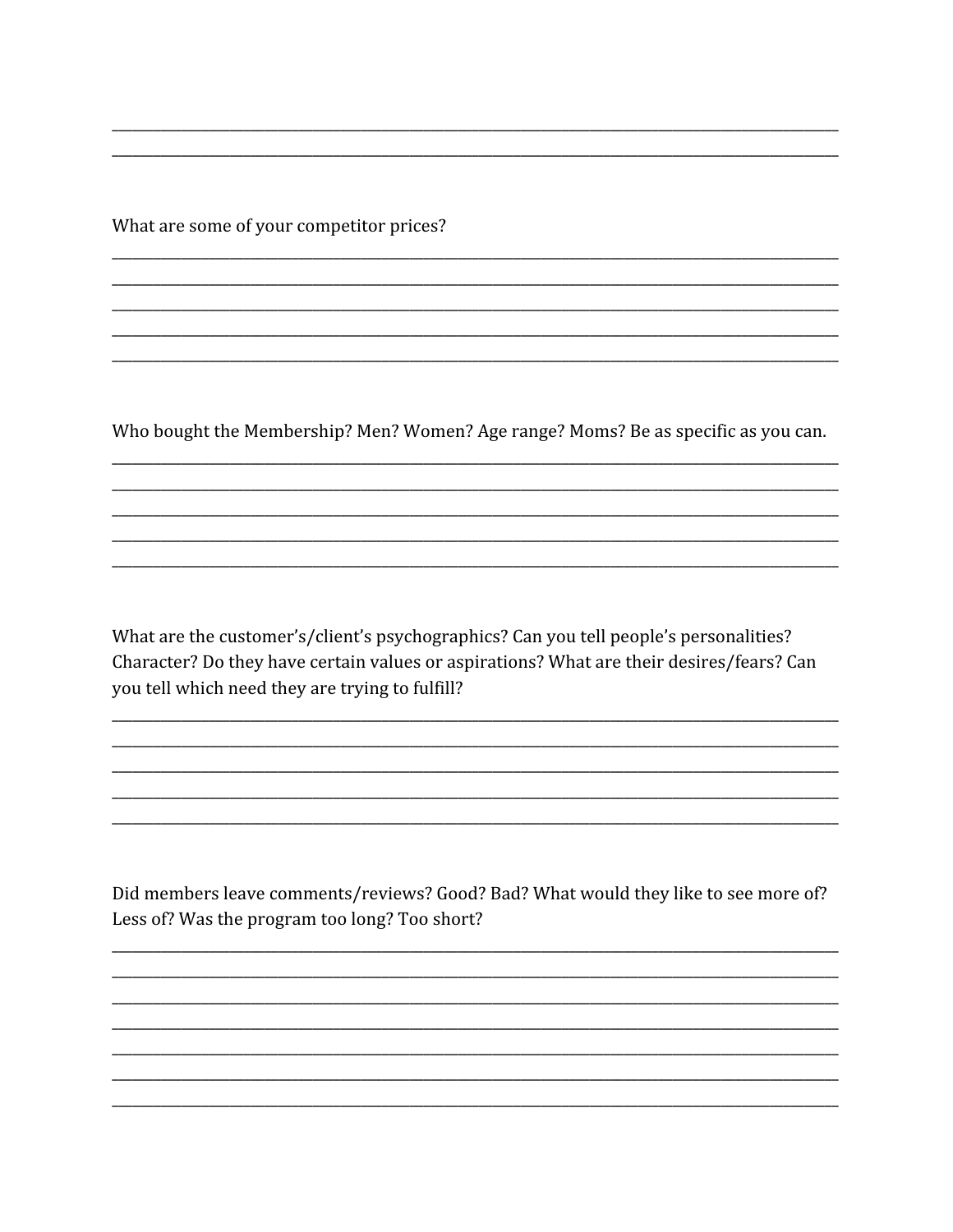Is there anything else noteworthy about the member?

After you have compared a few Memberships to your idea, it's time to go back to the drawing board, and tighten up your Membership Idea. Go back to your initial notes and compare. Tweak it, edit it, make it better, more targeted toward specific needs.

\_\_\_\_\_\_\_\_\_\_\_\_\_\_\_\_\_\_\_\_\_\_\_\_\_\_\_\_\_\_\_\_\_\_\_\_\_\_\_\_\_\_\_\_\_\_\_\_\_\_\_\_\_\_\_\_\_\_\_\_\_\_\_\_\_\_\_\_\_\_\_\_\_\_\_\_\_\_\_\_\_\_\_\_\_\_\_\_\_\_\_\_\_\_\_\_\_\_\_\_\_\_\_\_\_ \_\_\_\_\_\_\_\_\_\_\_\_\_\_\_\_\_\_\_\_\_\_\_\_\_\_\_\_\_\_\_\_\_\_\_\_\_\_\_\_\_\_\_\_\_\_\_\_\_\_\_\_\_\_\_\_\_\_\_\_\_\_\_\_\_\_\_\_\_\_\_\_\_\_\_\_\_\_\_\_\_\_\_\_\_\_\_\_\_\_\_\_\_\_\_\_\_\_\_\_\_\_\_\_\_ \_\_\_\_\_\_\_\_\_\_\_\_\_\_\_\_\_\_\_\_\_\_\_\_\_\_\_\_\_\_\_\_\_\_\_\_\_\_\_\_\_\_\_\_\_\_\_\_\_\_\_\_\_\_\_\_\_\_\_\_\_\_\_\_\_\_\_\_\_\_\_\_\_\_\_\_\_\_\_\_\_\_\_\_\_\_\_\_\_\_\_\_\_\_\_\_\_\_\_\_\_\_\_\_\_

\_\_\_\_\_\_\_\_\_\_\_\_\_\_\_\_\_\_\_\_\_\_\_\_\_\_\_\_\_\_\_\_\_\_\_\_\_\_\_\_\_\_\_\_\_\_\_\_\_\_\_\_\_\_\_\_\_\_\_\_\_\_\_\_\_\_\_\_\_\_\_\_\_\_\_\_\_\_\_\_\_\_\_\_\_\_\_\_\_\_\_\_\_\_\_\_\_\_\_\_\_\_\_\_\_ \_\_\_\_\_\_\_\_\_\_\_\_\_\_\_\_\_\_\_\_\_\_\_\_\_\_\_\_\_\_\_\_\_\_\_\_\_\_\_\_\_\_\_\_\_\_\_\_\_\_\_\_\_\_\_\_\_\_\_\_\_\_\_\_\_\_\_\_\_\_\_\_\_\_\_\_\_\_\_\_\_\_\_\_\_\_\_\_\_\_\_\_\_\_\_\_\_\_\_\_\_\_\_\_\_ \_\_\_\_\_\_\_\_\_\_\_\_\_\_\_\_\_\_\_\_\_\_\_\_\_\_\_\_\_\_\_\_\_\_\_\_\_\_\_\_\_\_\_\_\_\_\_\_\_\_\_\_\_\_\_\_\_\_\_\_\_\_\_\_\_\_\_\_\_\_\_\_\_\_\_\_\_\_\_\_\_\_\_\_\_\_\_\_\_\_\_\_\_\_\_\_\_\_\_\_\_\_\_\_\_ \_\_\_\_\_\_\_\_\_\_\_\_\_\_\_\_\_\_\_\_\_\_\_\_\_\_\_\_\_\_\_\_\_\_\_\_\_\_\_\_\_\_\_\_\_\_\_\_\_\_\_\_\_\_\_\_\_\_\_\_\_\_\_\_\_\_\_\_\_\_\_\_\_\_\_\_\_\_\_\_\_\_\_\_\_\_\_\_\_\_\_\_\_\_\_\_\_\_\_\_\_\_\_\_\_ \_\_\_\_\_\_\_\_\_\_\_\_\_\_\_\_\_\_\_\_\_\_\_\_\_\_\_\_\_\_\_\_\_\_\_\_\_\_\_\_\_\_\_\_\_\_\_\_\_\_\_\_\_\_\_\_\_\_\_\_\_\_\_\_\_\_\_\_\_\_\_\_\_\_\_\_\_\_\_\_\_\_\_\_\_\_\_\_\_\_\_\_\_\_\_\_\_\_\_\_\_\_\_\_\_

Then complete the following:

### PLACE

Place refers to where your Membership is seen, made, sold, or distributed. In essence, place decisions are associated with distribution channels and ways of getting the Membership to customers.

It's important to consider how accessible the Membership is and ensure that customers can easily find you. For example, you may want to provide your Membership over an e-commerce site/website, or through a third-party distributor.

A few great places to sell online Memberships

Kajabi Udemy Teachable Clickfunnels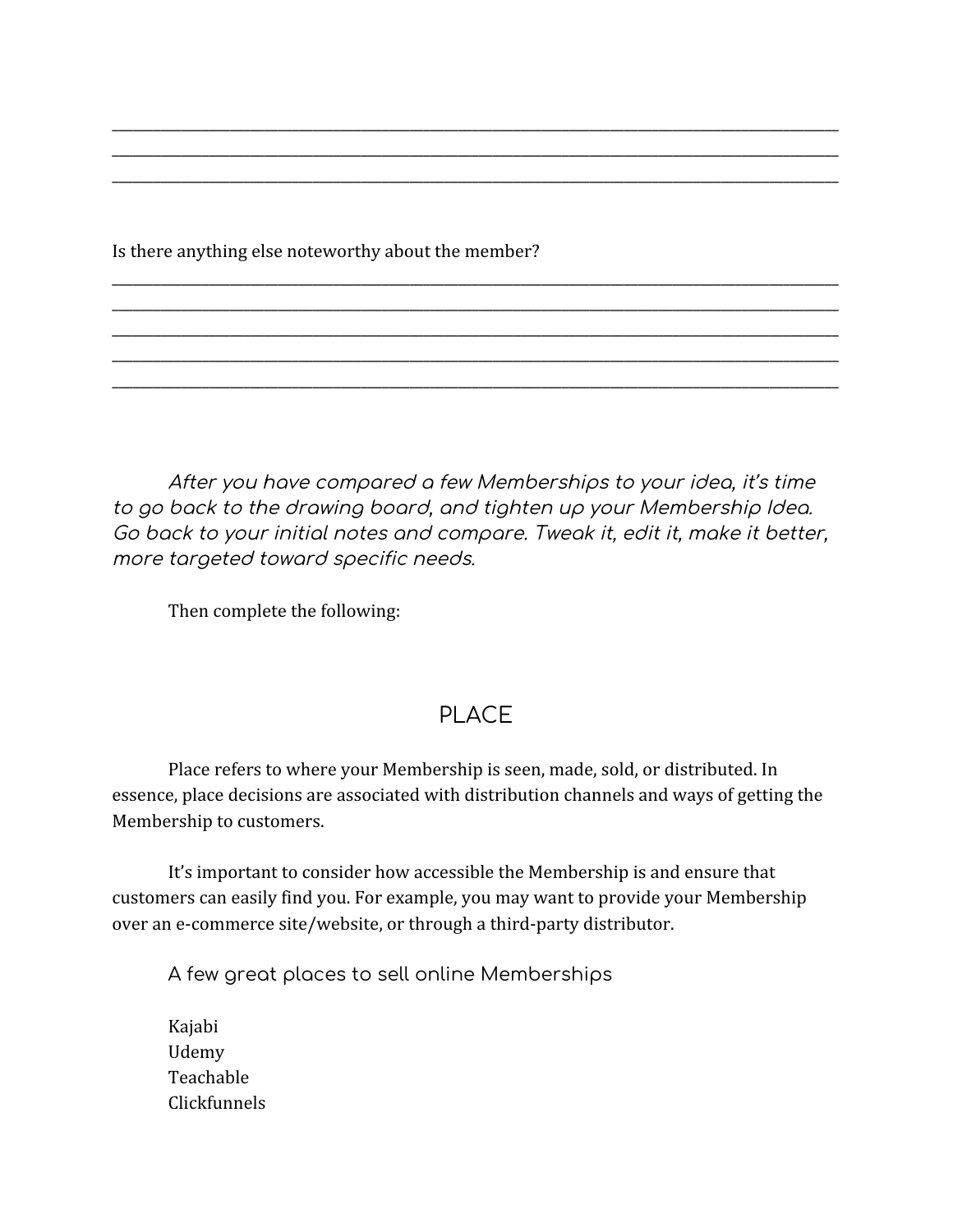Thinkific Learnwords Podia Your Website

A few great places to sell Subscription Memberships (for products): Shopify Wix **Big Commerce Square Online Store** Your Website Etsy

Pick one distribution channel: Website? Facebook group? Kajabi? Shopify? On 3rd party sites such as Amazon?

Logistics: What is the physical place of your Membership? Will they each have their own page? How will you get your Membership to your customer?

Location: If you are in the service industry, will you utilize Facetime? Phone? Zoom? Where will your Membership be provided? If you have physical products, will you ship to their home?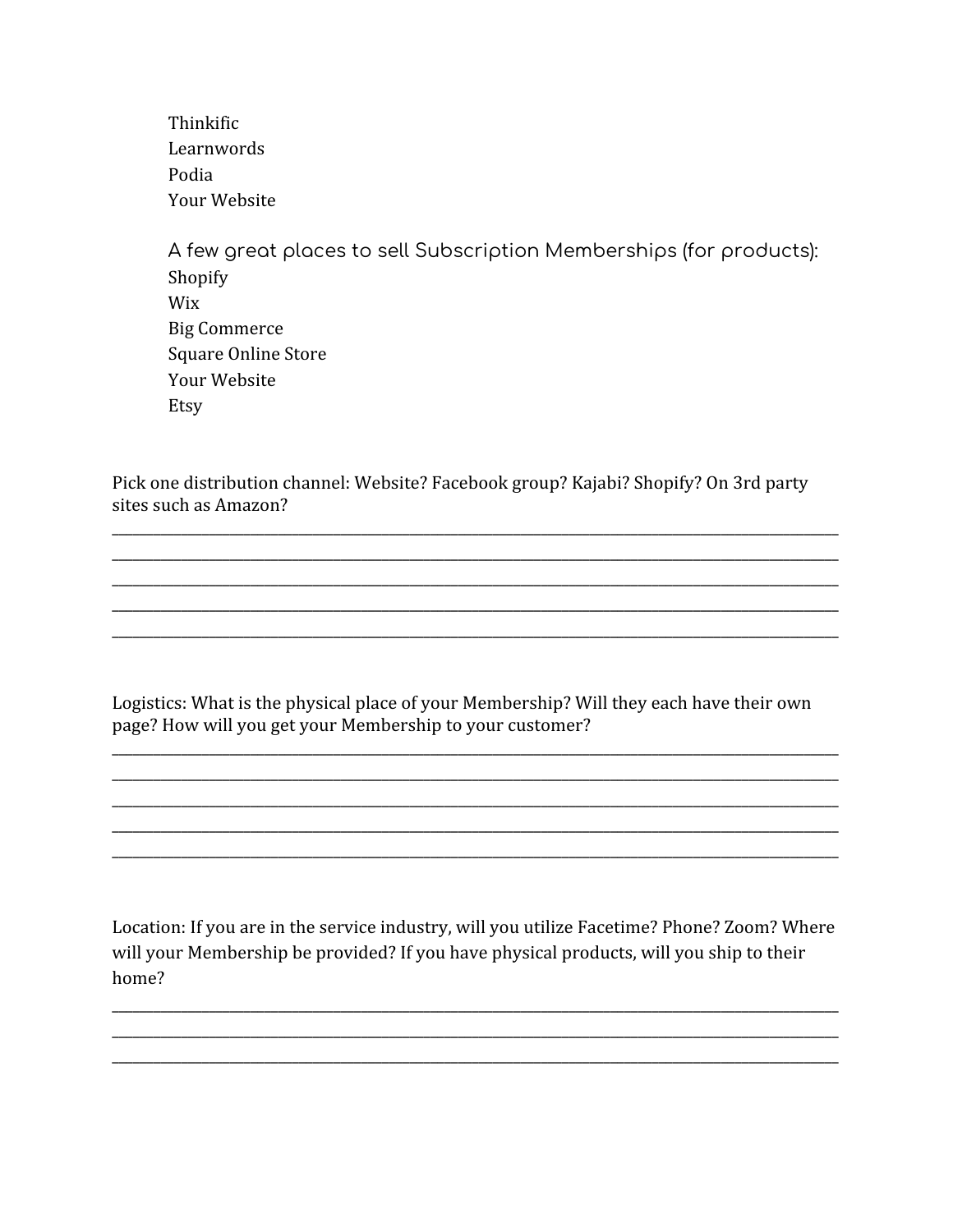Market/Niche Coverage: Which market/niche are you focusing on? There are two basic markets you can sell to: consumer and business. Is your niche a specific gender? Have a specific income? Are they world-wide or in a specific country? Are they dog-owners? Spiritual? (You can pick several, but how you market to them will be different)

## **PROMOTION**

Promotion refers to the activities that make the Membership more known to your ideal customers. It includes items such as sponsorships, advertising, and public relations activities. Since promotion costs can be substantial, it is important to perform a break-even analysis when making promotion decisions. It is important to understand the value of a customer and whether it is worth conducting promotions to acquire them.

Sponsorship/Partnership: Will you look for sponsors? Will you have partners?

Advertizing: Where will you advertise? How will you get your Membership seen? (Facebook, Instagram, Pinterest, etc.)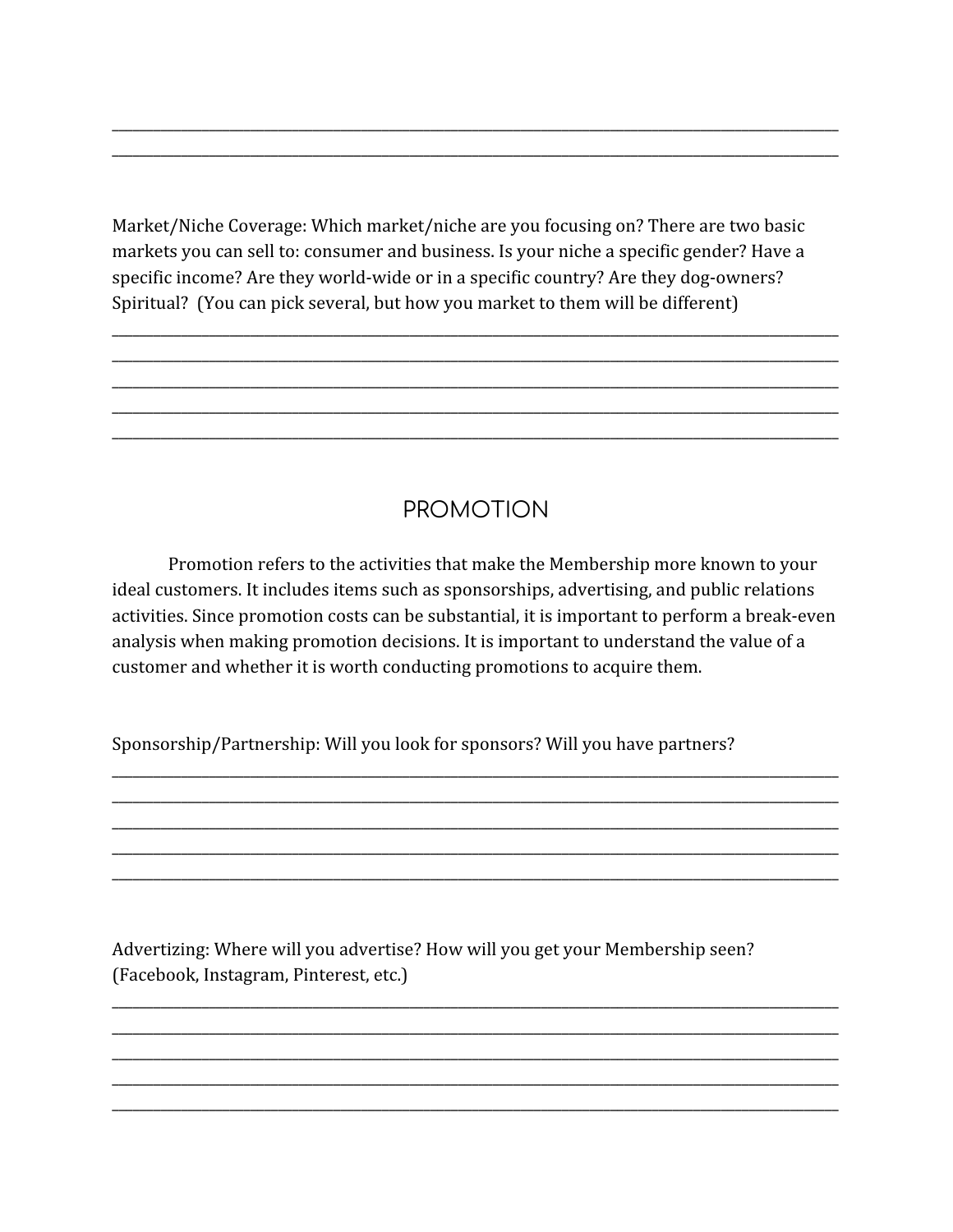Public Relations Activities: Public relations describes the actions a business or organization takes to shape perceptions of its brand and develop relationships with its customer base, target audience, partners, and other important stakeholders. By using public relations tools and activities, you can convert potential customers/clients into buyers of your Membership by earning trust, establishing valuable relationships, and building brand awareness. PR tools are cost-effective, and can give you a greater degree of control than advertising campaigns. Consider using PR tools like to build your business's reputation and to sell Memberships.

\_\_\_\_\_\_\_\_\_\_\_\_\_\_\_\_\_\_\_\_\_\_\_\_\_\_\_\_\_\_\_\_\_\_\_\_\_\_\_\_\_\_\_\_\_\_\_\_\_\_\_\_\_\_\_\_\_\_\_\_\_\_\_\_\_\_\_\_\_\_\_\_\_\_\_\_\_\_\_\_\_\_\_\_\_\_\_\_\_\_\_\_\_\_\_\_\_\_\_\_\_\_\_\_\_ \_\_\_\_\_\_\_\_\_\_\_\_\_\_\_\_\_\_\_\_\_\_\_\_\_\_\_\_\_\_\_\_\_\_\_\_\_\_\_\_\_\_\_\_\_\_\_\_\_\_\_\_\_\_\_\_\_\_\_\_\_\_\_\_\_\_\_\_\_\_\_\_\_\_\_\_\_\_\_\_\_\_\_\_\_\_\_\_\_\_\_\_\_\_\_\_\_\_\_\_\_\_\_\_\_ \_\_\_\_\_\_\_\_\_\_\_\_\_\_\_\_\_\_\_\_\_\_\_\_\_\_\_\_\_\_\_\_\_\_\_\_\_\_\_\_\_\_\_\_\_\_\_\_\_\_\_\_\_\_\_\_\_\_\_\_\_\_\_\_\_\_\_\_\_\_\_\_\_\_\_\_\_\_\_\_\_\_\_\_\_\_\_\_\_\_\_\_\_\_\_\_\_\_\_\_\_\_\_\_\_ \_\_\_\_\_\_\_\_\_\_\_\_\_\_\_\_\_\_\_\_\_\_\_\_\_\_\_\_\_\_\_\_\_\_\_\_\_\_\_\_\_\_\_\_\_\_\_\_\_\_\_\_\_\_\_\_\_\_\_\_\_\_\_\_\_\_\_\_\_\_\_\_\_\_\_\_\_\_\_\_\_\_\_\_\_\_\_\_\_\_\_\_\_\_\_\_\_\_\_\_\_\_\_\_\_ \_\_\_\_\_\_\_\_\_\_\_\_\_\_\_\_\_\_\_\_\_\_\_\_\_\_\_\_\_\_\_\_\_\_\_\_\_\_\_\_\_\_\_\_\_\_\_\_\_\_\_\_\_\_\_\_\_\_\_\_\_\_\_\_\_\_\_\_\_\_\_\_\_\_\_\_\_\_\_\_\_\_\_\_\_\_\_\_\_\_\_\_\_\_\_\_\_\_\_\_\_\_\_\_\_

\_\_\_\_\_\_\_\_\_\_\_\_\_\_\_\_\_\_\_\_\_\_\_\_\_\_\_\_\_\_\_\_\_\_\_\_\_\_\_\_\_\_\_\_\_\_\_\_\_\_\_\_\_\_\_\_\_\_\_\_\_\_\_\_\_\_\_\_\_\_\_\_\_\_\_\_\_\_\_\_\_\_\_\_\_\_\_\_\_\_\_\_\_\_\_\_\_\_\_\_\_\_\_\_\_ \_\_\_\_\_\_\_\_\_\_\_\_\_\_\_\_\_\_\_\_\_\_\_\_\_\_\_\_\_\_\_\_\_\_\_\_\_\_\_\_\_\_\_\_\_\_\_\_\_\_\_\_\_\_\_\_\_\_\_\_\_\_\_\_\_\_\_\_\_\_\_\_\_\_\_\_\_\_\_\_\_\_\_\_\_\_\_\_\_\_\_\_\_\_\_\_\_\_\_\_\_\_\_\_\_ \_\_\_\_\_\_\_\_\_\_\_\_\_\_\_\_\_\_\_\_\_\_\_\_\_\_\_\_\_\_\_\_\_\_\_\_\_\_\_\_\_\_\_\_\_\_\_\_\_\_\_\_\_\_\_\_\_\_\_\_\_\_\_\_\_\_\_\_\_\_\_\_\_\_\_\_\_\_\_\_\_\_\_\_\_\_\_\_\_\_\_\_\_\_\_\_\_\_\_\_\_\_\_\_\_ \_\_\_\_\_\_\_\_\_\_\_\_\_\_\_\_\_\_\_\_\_\_\_\_\_\_\_\_\_\_\_\_\_\_\_\_\_\_\_\_\_\_\_\_\_\_\_\_\_\_\_\_\_\_\_\_\_\_\_\_\_\_\_\_\_\_\_\_\_\_\_\_\_\_\_\_\_\_\_\_\_\_\_\_\_\_\_\_\_\_\_\_\_\_\_\_\_\_\_\_\_\_\_\_\_ \_\_\_\_\_\_\_\_\_\_\_\_\_\_\_\_\_\_\_\_\_\_\_\_\_\_\_\_\_\_\_\_\_\_\_\_\_\_\_\_\_\_\_\_\_\_\_\_\_\_\_\_\_\_\_\_\_\_\_\_\_\_\_\_\_\_\_\_\_\_\_\_\_\_\_\_\_\_\_\_\_\_\_\_\_\_\_\_\_\_\_\_\_\_\_\_\_\_\_\_\_\_\_\_\_

Media/News: Are you looking to get media coverage? If so, how can you make this happen? \_\_\_\_\_\_\_\_\_\_\_\_\_\_\_\_\_\_\_\_\_\_\_\_\_\_\_\_\_\_\_\_\_\_\_\_\_\_\_\_\_\_\_\_\_\_\_\_\_\_\_\_\_\_\_\_\_\_\_\_\_\_\_\_\_\_\_\_\_\_\_\_\_\_\_\_\_\_\_\_\_\_\_\_\_\_\_\_\_\_\_\_\_\_\_\_\_\_\_\_\_\_\_\_\_

\_\_\_\_\_\_\_\_\_\_\_\_\_\_\_\_\_\_\_\_\_\_\_\_\_\_\_\_\_\_\_\_\_\_\_\_\_\_\_\_\_\_\_\_\_\_\_\_\_\_\_\_\_\_\_\_\_\_\_\_\_\_\_\_\_\_\_\_\_\_\_\_\_\_\_\_\_\_\_\_\_\_\_\_\_\_\_\_\_\_\_\_\_\_\_\_\_\_\_\_\_\_\_\_\_ \_\_\_\_\_\_\_\_\_\_\_\_\_\_\_\_\_\_\_\_\_\_\_\_\_\_\_\_\_\_\_\_\_\_\_\_\_\_\_\_\_\_\_\_\_\_\_\_\_\_\_\_\_\_\_\_\_\_\_\_\_\_\_\_\_\_\_\_\_\_\_\_\_\_\_\_\_\_\_\_\_\_\_\_\_\_\_\_\_\_\_\_\_\_\_\_\_\_\_\_\_\_\_\_\_ \_\_\_\_\_\_\_\_\_\_\_\_\_\_\_\_\_\_\_\_\_\_\_\_\_\_\_\_\_\_\_\_\_\_\_\_\_\_\_\_\_\_\_\_\_\_\_\_\_\_\_\_\_\_\_\_\_\_\_\_\_\_\_\_\_\_\_\_\_\_\_\_\_\_\_\_\_\_\_\_\_\_\_\_\_\_\_\_\_\_\_\_\_\_\_\_\_\_\_\_\_\_\_\_\_ \_\_\_\_\_\_\_\_\_\_\_\_\_\_\_\_\_\_\_\_\_\_\_\_\_\_\_\_\_\_\_\_\_\_\_\_\_\_\_\_\_\_\_\_\_\_\_\_\_\_\_\_\_\_\_\_\_\_\_\_\_\_\_\_\_\_\_\_\_\_\_\_\_\_\_\_\_\_\_\_\_\_\_\_\_\_\_\_\_\_\_\_\_\_\_\_\_\_\_\_\_\_\_\_\_

*You don't need to solidify anything yet. That will come as we test and get feedback. The next phase is Membership Testing!*

## **2. Membership Testing**

Once you have done your stealthy detective work and have tightened up your Membership, it's time to test it to see if there is a viable market for it. Trust me, you don't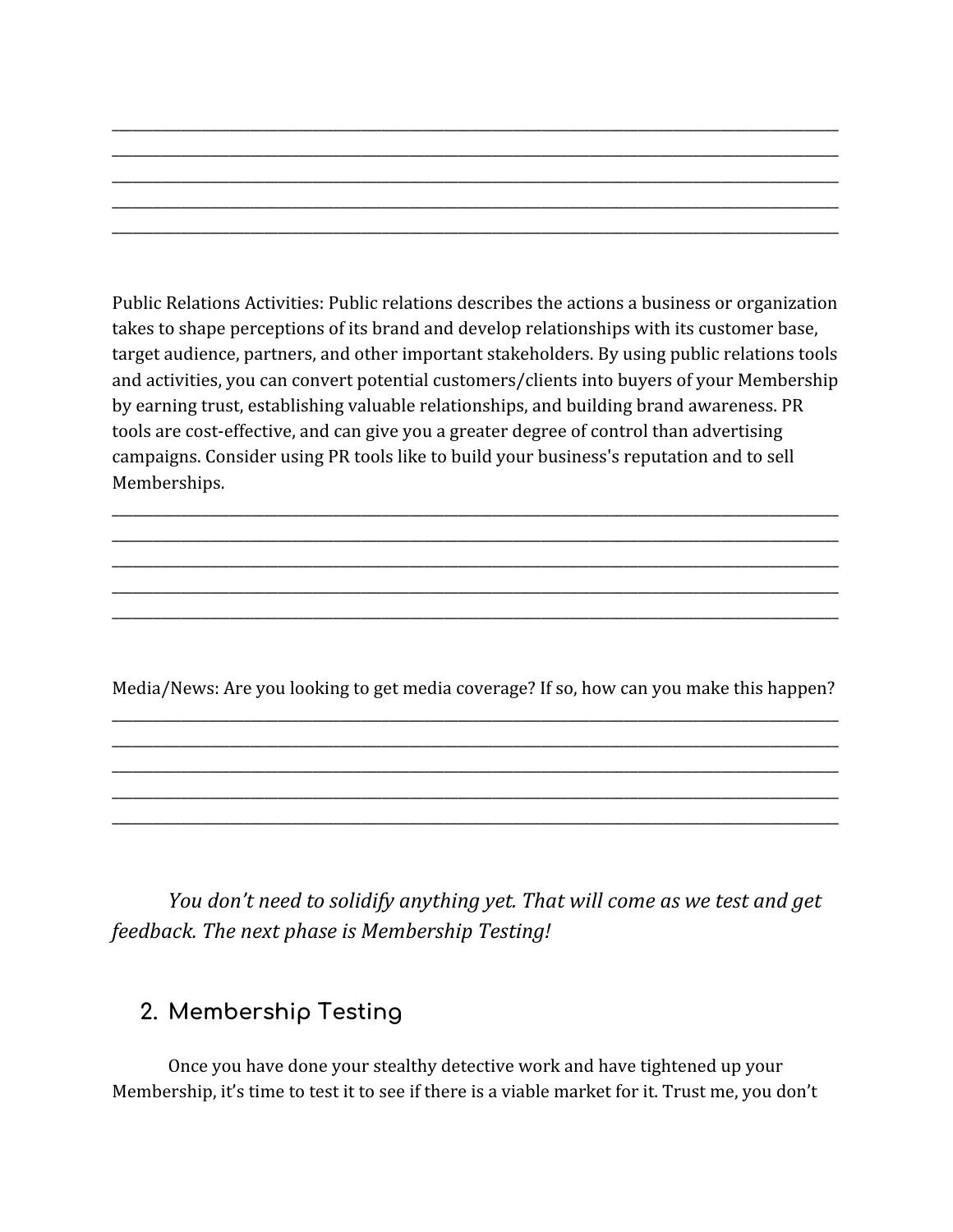want to spend weeks, months, or even years on creating a Membership that doesn't sell. This is why *testing your Membership idea* is so important.

As you start sharing your Membership idea, remember that you can continue to refine it, tweak it, and edit it.

In fact, speaking of editing, you can liken the process of Membership creation to writing a book. First, the book is written. Next, it gets in the hands of a content editor. Then the author goes back to the drawing board, revamps the book, then sends it back for more editing. In fact, when you write a book, the book goes through many rounds of editing and tweaking. Every word is carefully selected, and there are hundreds of moving parts that have to come together seamlessly to create one story.

Just as authors need editors to help them improve on their books, business owners need a similar editing/refining/improvement process. It's important to go through several stages of "editing" your Membership Idea before it's ready for your customers/clients and before it's ready to sell.

This process will help you 1. Create a Membership your people will want to buy, 2. Make your sales so much easier, and 3. Result in an amazing Membership. This starts with testing and getting feedback.

A tested Membership Idea is a much more mature idea. In the process of testing it out, you'll quickly get feedback, honest feedback—sometimes harsh feedback. Some will give you a guttural response (especially complete strangers) and say something like, "That's the stupidest idea I ever heard." I know it's hard, but don't take it personally. Plus don't worry, most will be much kinder than that. Most will either give positive feedback or will say something like, "that's a nice idea... but have you thought about...?"

*But, what if people steal my* Membership *idea?* Seriously, don't worry about that. This idea, if you create your membership like I've coached you to, it will be a creation of your heart, your core values, your message, your mission statement, YOUR BRANDING. No one on the entire planet has your heart. This Membership creation is uniquely YOU.

Plus, consider this: the difference between you (amazing entrepreneur) and the next wanna be entrepreneur is that you are 100 % committed to your Membership and you will actually see it to completion.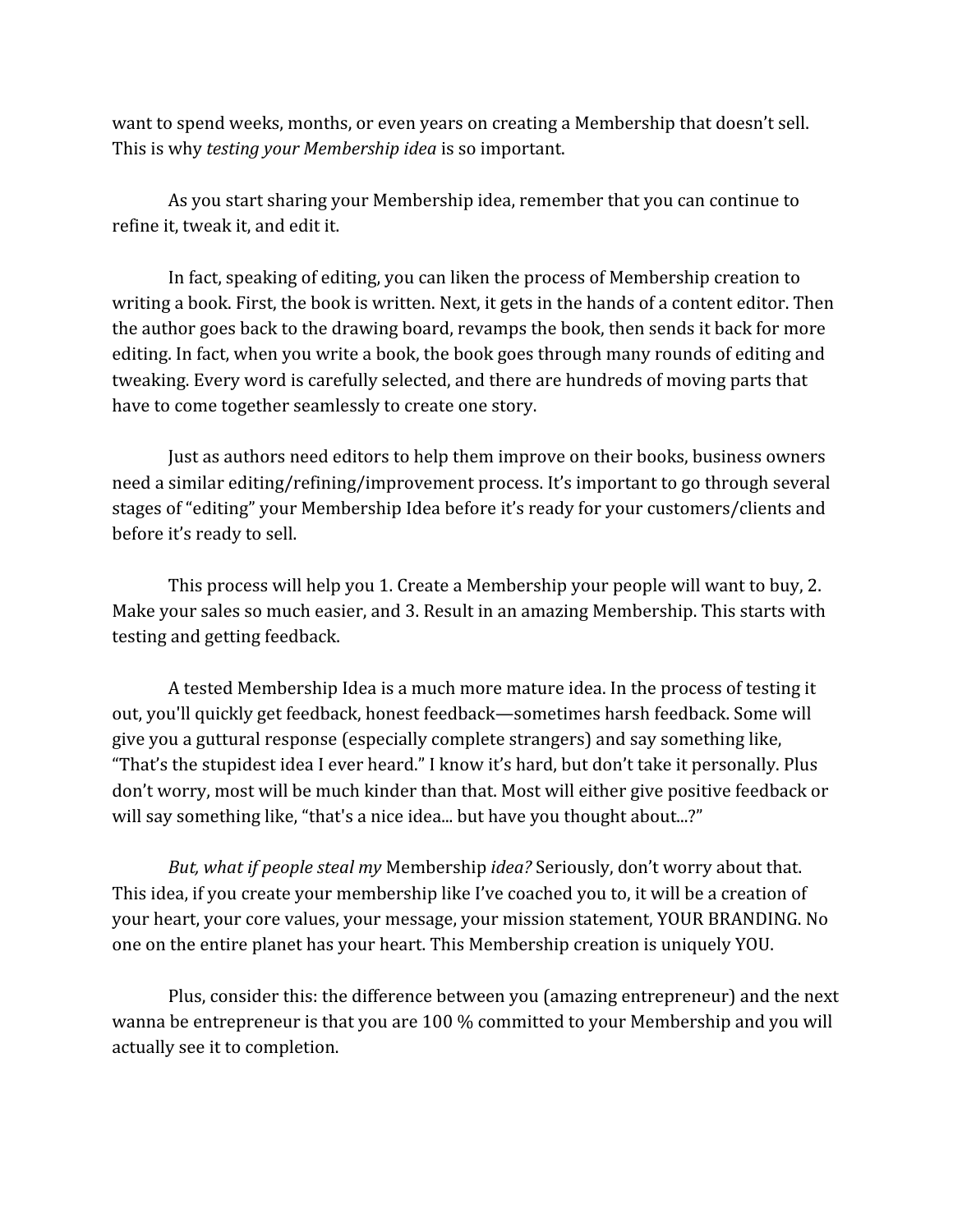Here's the thing, the more you *share* your Membership idea, a) either the *better* that idea becomes (because you are tweaking as you go), or b) the more it becomes apparent to you that the idea is not a good one.

So share your Membership Idea with friends, family, people in your mastermind group, people in your community and even complete strangers!

#### Here are a few ways you can test your Membership Idea:

- 1. Ask trusted friends/family to fill out surveys
- 2. Ask people in targeted Facebook Groups to give you feedback on your Membership idea.
- 3. Ask other entrepreneurs for honest feedback
- 4. Go to groups like Reddit and ask for feedback

Questions to consider: What is the ideal price point? What is the best name for my Membership? Is it best to sell as a high-end Membership or an affordable budget-friendly one?

After you have done some detective work and have tested and tweaked and tested and tweaked, you will have accomplished the following: 1. You will have discovered whether your Membership is sellable, and 2. You will have a very clear vision of what your Membership is and what the right market is for it.

Let's assume there's a huge interest for your Membership. Most would go ahead and start the Creation Phase at this point.

But not so fast…

You won't truly know whether your Membership is sellable until you… well, sell it!

Which leads us to the next phase: Pre-Selling.

#### **3. Pre-Sell Your Membership Phase**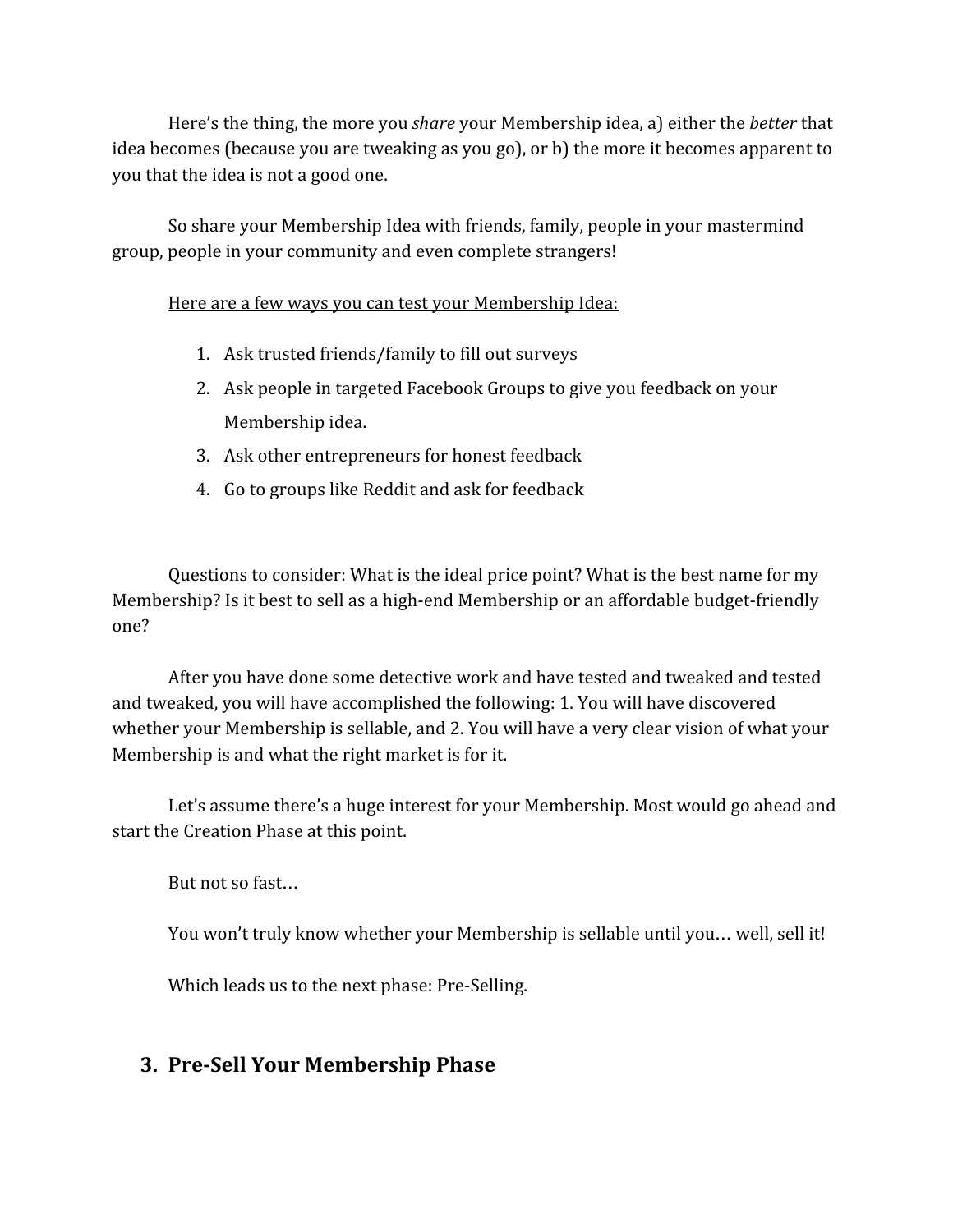As entrepreneurs, we have to think about ourselves first sometimes. It's vital for the sustainability and growth of your business to use your time wisely. This is why it's a good idea to pre-sell your Membership. So you don't lose days, weeks, months, years on creating a product that bombs.

A lot of times people say they will want a Membership, but when it comes to pay, they don't. True validation comes from people actually paying you for that idea. And yes, even before you have created it.

A good way to pre-sell your Membership is to ask for payments from your client/customer upfront (again, before the Membership is even created).

For those who take you up on the offer and pre-buy, you can give them a special reduced "VIP" price for doing so.

But how do I pre-sell anything if I don't have a large following, an email list, or other? This is where paid advertising comes in handy. You're going to have to invest a little money to find out whether or not a targeted audience on a social media platform like Facebook, for example, would be willing to pay you for your Membership.

Just a heads up. By this point in the process, you'll want to have almost fully developed your Membership, to truly understand the ins and outs of what this Membership will become so you can set up a sales page as you would if it really existed.

You could drive traffic directly to that page from Facebook, or you could try something like collecting registrants to pre-sell a webinar, which could convert even higher for you since you'd be building a relationship with those prospects at the same time before your pitch.

Either way, you'll want to be up front with your clients/customers and tell them the Membership is not yet fully created, but you give them something for buying early, like a Freebie or a special VIP price.

*Once you know you have a Membership that sells, the next phase is to Create Your Membership!*

#### **4. Creating Membership!**